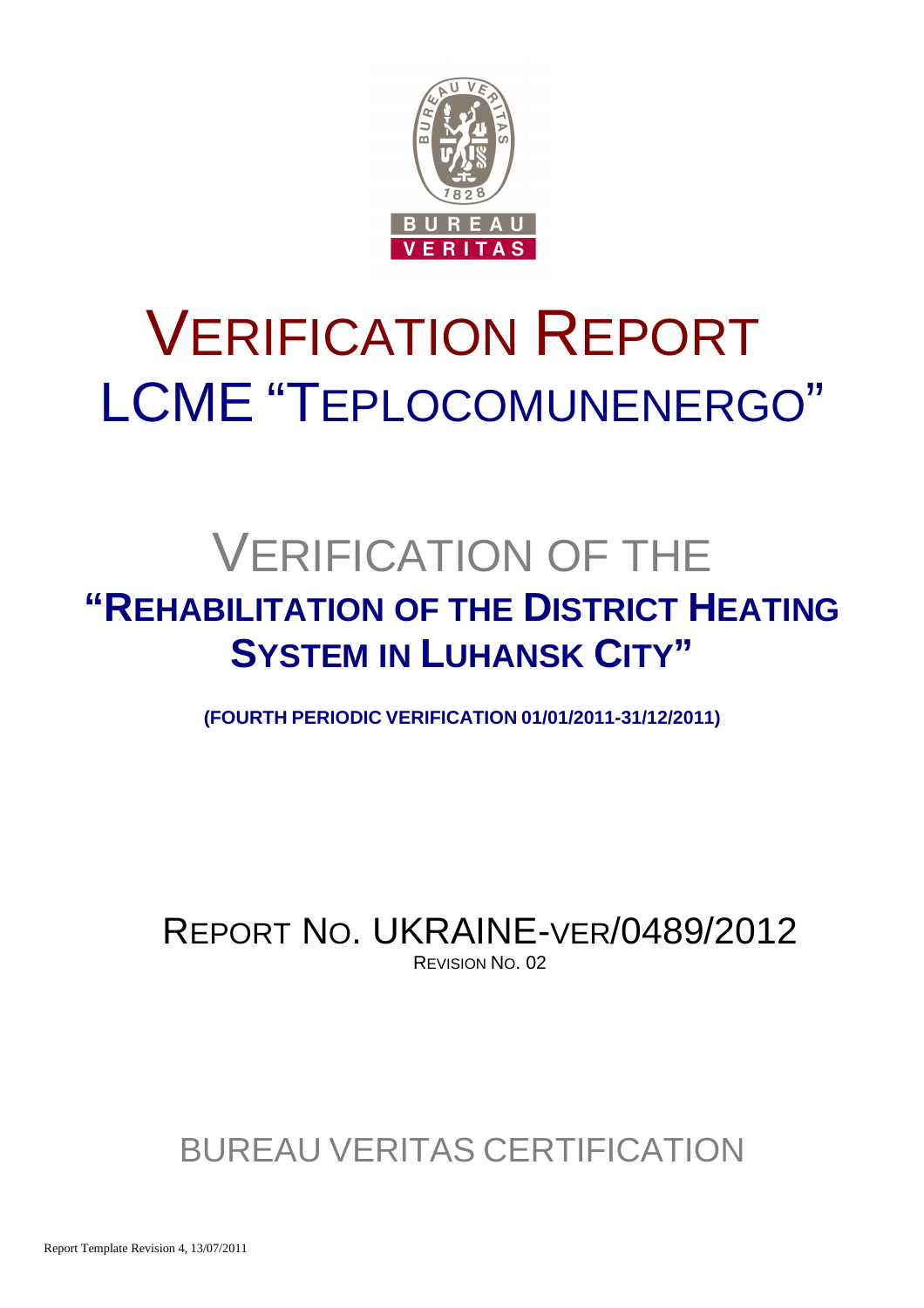

#### VERIFICATION REPORT

| Date of first issue:<br>14/05/2012                                                                                                                                                                                                                                                                                                                                                                                                                                                                                                                                                                                                                                                      | Organizational unit:<br><b>Bureau Veritas Certification</b><br><b>Holding SAS</b>                                                                                                                                                                                                                                                                                                                                                                                                                                                                             |                                                                   |  |  |  |
|-----------------------------------------------------------------------------------------------------------------------------------------------------------------------------------------------------------------------------------------------------------------------------------------------------------------------------------------------------------------------------------------------------------------------------------------------------------------------------------------------------------------------------------------------------------------------------------------------------------------------------------------------------------------------------------------|---------------------------------------------------------------------------------------------------------------------------------------------------------------------------------------------------------------------------------------------------------------------------------------------------------------------------------------------------------------------------------------------------------------------------------------------------------------------------------------------------------------------------------------------------------------|-------------------------------------------------------------------|--|--|--|
| Client:<br>LCME "Teplocomunenergo"                                                                                                                                                                                                                                                                                                                                                                                                                                                                                                                                                                                                                                                      | Client ref.:<br>Mr. Yuriy Negrey                                                                                                                                                                                                                                                                                                                                                                                                                                                                                                                              |                                                                   |  |  |  |
| Summary:<br>Bureau Veritas Certification has made the 4 <sup>nd</sup> periodic verification of the "Rehabilitation of the District<br>Heating System in Luhansk City", JI Registration Reference Number UA1000157, project of LCME<br>"Teplocomunenergo" located in Luhansh city, Ukraine, and applying JI specific approach], on the basis of<br>UNFCCC criteria for the JI, as well as criteria given to provide for consistent project operations, monitoring and<br>reporting. UNFCCC criteria refer to Article 6 of the Kyoto Protocol, the JI rules and modalities and the<br>subsequent decisions by the JI Supervisory Committee, as well as the host country criteria.         |                                                                                                                                                                                                                                                                                                                                                                                                                                                                                                                                                               |                                                                   |  |  |  |
| The verification scope is defined as a periodic independent review and ex post determination by the Accredited<br>Entity of the monitored reductions in GHG emissions during defined verification period, and consisted of the<br>following three phases: i) desk review of the monitoring report against project design and the baseline and<br>monitoring plan; ii) follow-up interviews with project stakeholders; iii) resolution of outstanding issues and the<br>issuance of the final verification report and opinion. The overall verification, from Contract Review to<br>Verification Report & Opinion, was conducted using Bureau Veritas Certification internal procedures. |                                                                                                                                                                                                                                                                                                                                                                                                                                                                                                                                                               |                                                                   |  |  |  |
| The first output of the verification process is a list of Clarification, Corrective Actions Requests, Forward<br>Actions Requests (CR, CAR and FAR), presented in Appendix A.                                                                                                                                                                                                                                                                                                                                                                                                                                                                                                           |                                                                                                                                                                                                                                                                                                                                                                                                                                                                                                                                                               |                                                                   |  |  |  |
| 31/12/2011.                                                                                                                                                                                                                                                                                                                                                                                                                                                                                                                                                                                                                                                                             | In summary, Bureau Veritas Certification confirms that the project is implemented as per determined changes.<br>Installed equipment being essential for generating emission reduction runs reliably and is calibrated<br>appropriately. The monitoring system is in place and the project is generating GHG emission reductions. The<br>GHG emission reduction is calculated accurately and without material errors, omissions, or misstatements, and<br>the ERUs issued totalize 63945 tonnes of CO2 equivalent for the monitoring period from 01/01/2011 to |                                                                   |  |  |  |
| Our opinion relates to the project's GHG emissions and resulting GHG emission reductions reported and<br>related to the approved project baseline and monitoring, and its associated documents.                                                                                                                                                                                                                                                                                                                                                                                                                                                                                         |                                                                                                                                                                                                                                                                                                                                                                                                                                                                                                                                                               |                                                                   |  |  |  |
| Report No.:<br>Subject Group:<br>Ukraine-ver/0489/2012<br>JI                                                                                                                                                                                                                                                                                                                                                                                                                                                                                                                                                                                                                            |                                                                                                                                                                                                                                                                                                                                                                                                                                                                                                                                                               |                                                                   |  |  |  |
| Project title:<br>"Rehabilitation<br>the<br><b>District</b><br>of<br>System in Luhansk City"                                                                                                                                                                                                                                                                                                                                                                                                                                                                                                                                                                                            | Heating                                                                                                                                                                                                                                                                                                                                                                                                                                                                                                                                                       |                                                                   |  |  |  |
| Work carried out by:<br>Oleg Skoblyk - Team Leader, Lead Verifier<br>Sergii Verteletskyi - Team Member, Verifier                                                                                                                                                                                                                                                                                                                                                                                                                                                                                                                                                                        |                                                                                                                                                                                                                                                                                                                                                                                                                                                                                                                                                               |                                                                   |  |  |  |
| Work reviewed by:                                                                                                                                                                                                                                                                                                                                                                                                                                                                                                                                                                                                                                                                       |                                                                                                                                                                                                                                                                                                                                                                                                                                                                                                                                                               |                                                                   |  |  |  |
| Ivan Sokolov - Internal Technical Reviewer                                                                                                                                                                                                                                                                                                                                                                                                                                                                                                                                                                                                                                              | $\boxtimes$                                                                                                                                                                                                                                                                                                                                                                                                                                                                                                                                                   | No distribution without permission from the                       |  |  |  |
| Vyacheslav Yeriomin - technical specialist<br>Work approved by:<br>Work approved by Veritas Certification<br>Ivan Sokolov – Operational Manager                                                                                                                                                                                                                                                                                                                                                                                                                                                                                                                                         |                                                                                                                                                                                                                                                                                                                                                                                                                                                                                                                                                               | Client or responsible organizational unit<br>Limited distribution |  |  |  |
| Date of this revision:<br>Rev. No.:<br>31<br>25/05/2012<br>02                                                                                                                                                                                                                                                                                                                                                                                                                                                                                                                                                                                                                           | Number of pages:                                                                                                                                                                                                                                                                                                                                                                                                                                                                                                                                              | Unrestricted distribution                                         |  |  |  |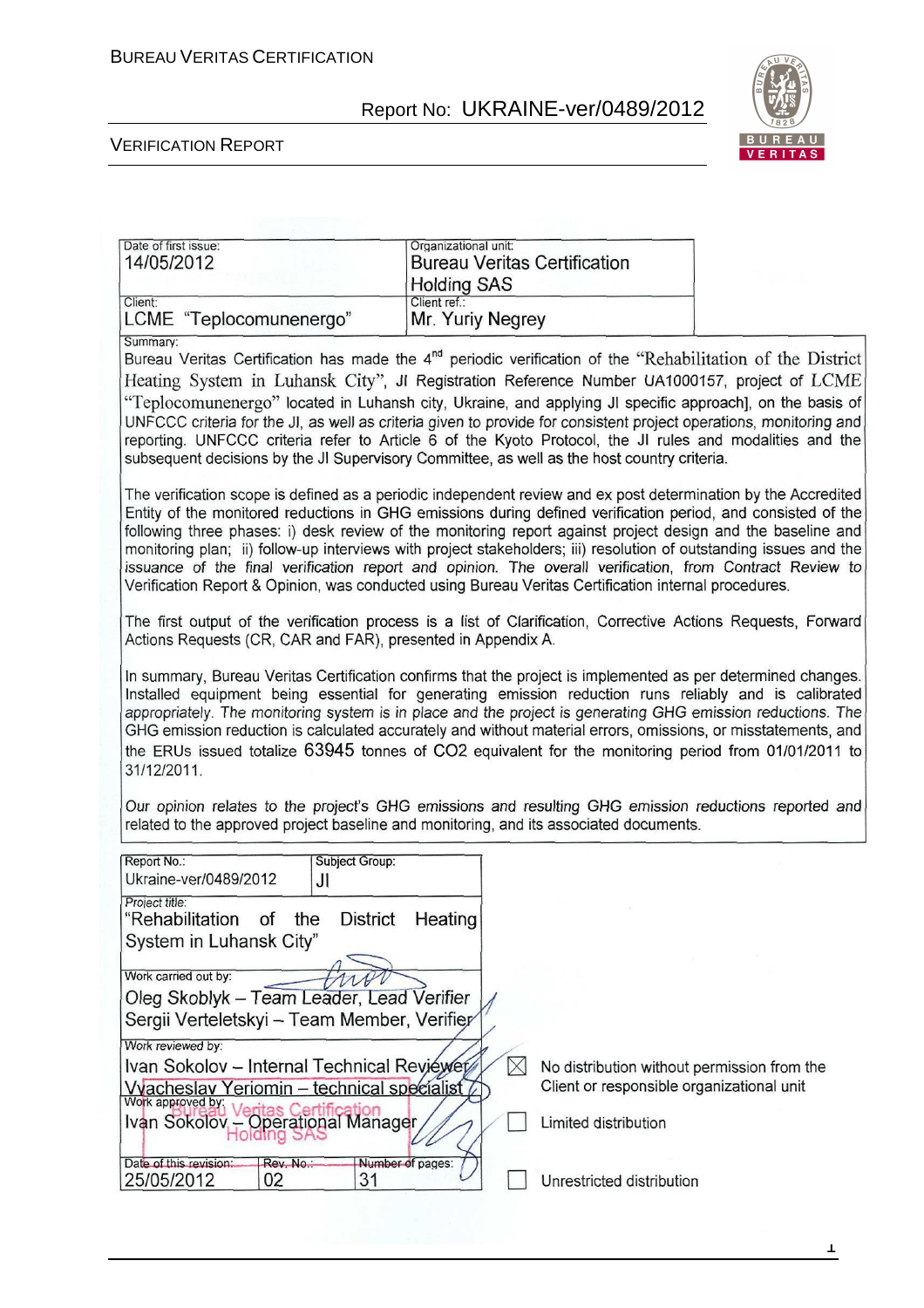VERIFICATION REPORT

| 1              |                                                                                |                |
|----------------|--------------------------------------------------------------------------------|----------------|
| 1.1            | Objective                                                                      | 3              |
| 1.2            | Scope                                                                          | 3              |
| 1.3            | <b>Verification Team</b>                                                       | 3              |
| $\overline{2}$ |                                                                                | .4             |
| 2.1            | <b>Review of Documents</b>                                                     | $\overline{4}$ |
| 2.2            | Follow-up Interviews                                                           | $\overline{4}$ |
| 2.3            | Resolution of Clarification, Corrective and Forward Action Requests            | 5              |
| 3              |                                                                                | .5             |
| 3.1            | Remaining issues and FARs from previous verifications                          | 6              |
| 3.2            | Project approval by Parties involved (90-91)                                   | 6              |
| 3.3            | Project implementation (92-93)                                                 | 6              |
| 3.4            | Compliance of the monitoring plan with the monitoring methodology<br>$(94-98)$ | 8              |
| 3.5            | Revision of monitoring plan (99-100)                                           | 8              |
| 3.6            | Data management (101)                                                          | 9              |
| 3.7            | Verification regarding programmes of activities (102-110)                      | 9              |
| 4              |                                                                                |                |
| 5              |                                                                                |                |
|                |                                                                                |                |

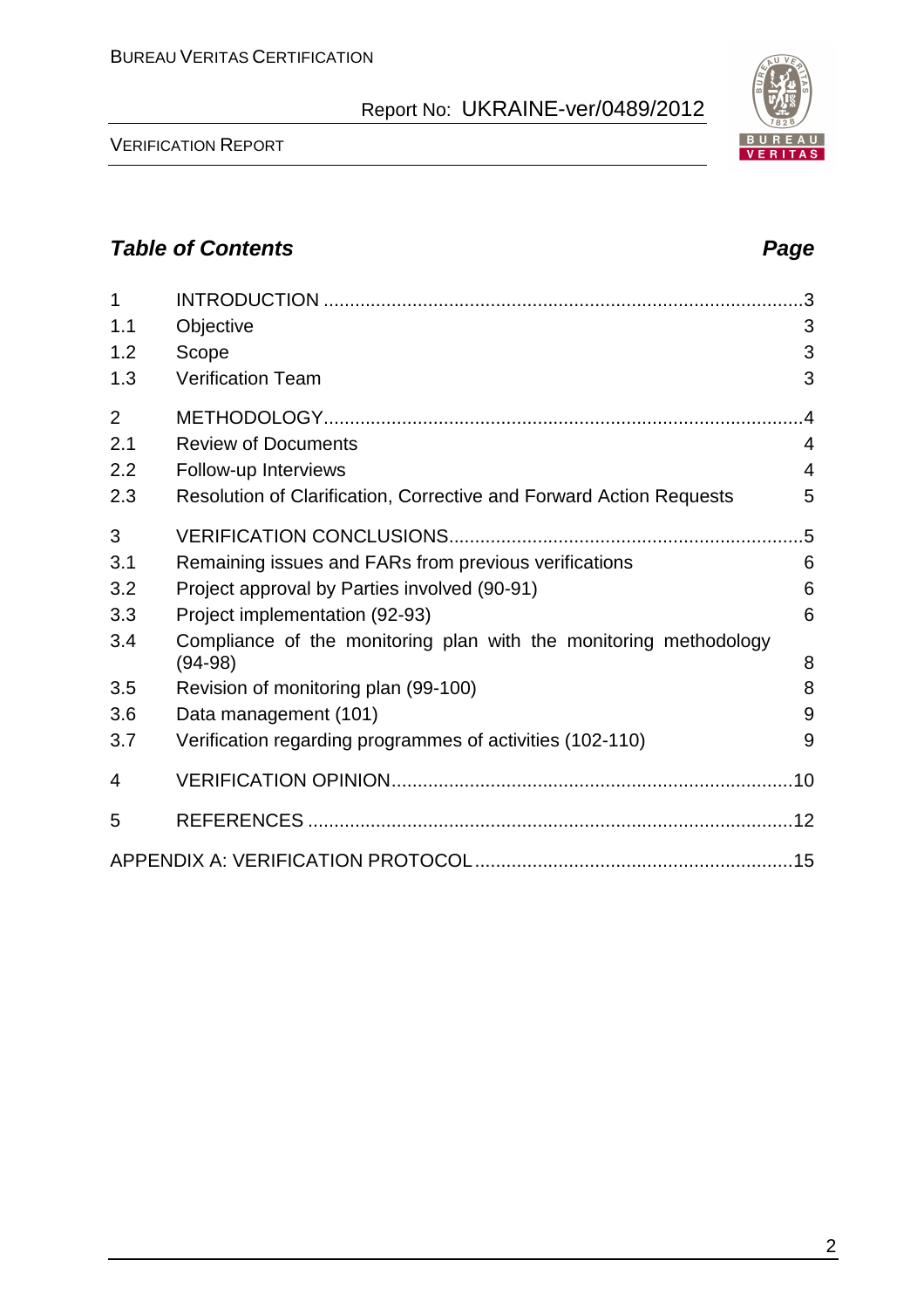

VERIFICATION REPORT

#### **1 INTRODUCTION**

LCME "Teplocomunenergo"has commissioned Bureau Veritas Certification to verify the emissions reductions of its JI project "Rehabilitation of the District Heating System in Luhansk City" (hereafter called "the project") at Luhansh city, Ukraine.

This report summarizes the findings of the verification of the project, performed on the basis of UNFCCC criteria, as well as criteria given to provide for consistent project operations, monitoring and reporting.

#### **1.1 Objective**

Verification is the periodic independent review and ex post determination by the Accredited Independent Entity of the monitored reductions in GHG emissions during defined verification period.

The objective of verification can be divided in Initial Verification and Periodic Verification.

UNFCCC criteria refer to Article 6 of the Kyoto Protocol, the JI rules and modalities and the subsequent decisions by the JI Supervisory Committee, as well as the host country criteria.

#### **1.2 Scope**

The verification scope is defined as an independent and objective review of the project design document, the project's baseline study, monitoring plan and monitoring report, and other relevant documents. The information in these documents is reviewed against Kyoto Protocol requirements, UNFCCC rules and associated interpretations.

The verification is not meant to provide any consulting towards the Client. However, stated requests for clarifications, corrective and/or forward actions may provide input for improvement of the project monitoring towards reductions in the GHG emissions.

#### **1.3 Verification Team**

The verification team consists of the following personnel:

| Oleg Skoblyk<br><b>Bureau Veritas Certification</b>        | Team Leader, Climate Change Verifier |
|------------------------------------------------------------|--------------------------------------|
| Sergii Verteletskyi<br><b>Bureau Veritas Certification</b> | Climate Change Verifier              |

This verification report was reviewed by:

Ivan Sokolov Bureau Veritas Certification, Internal Technical Reviewer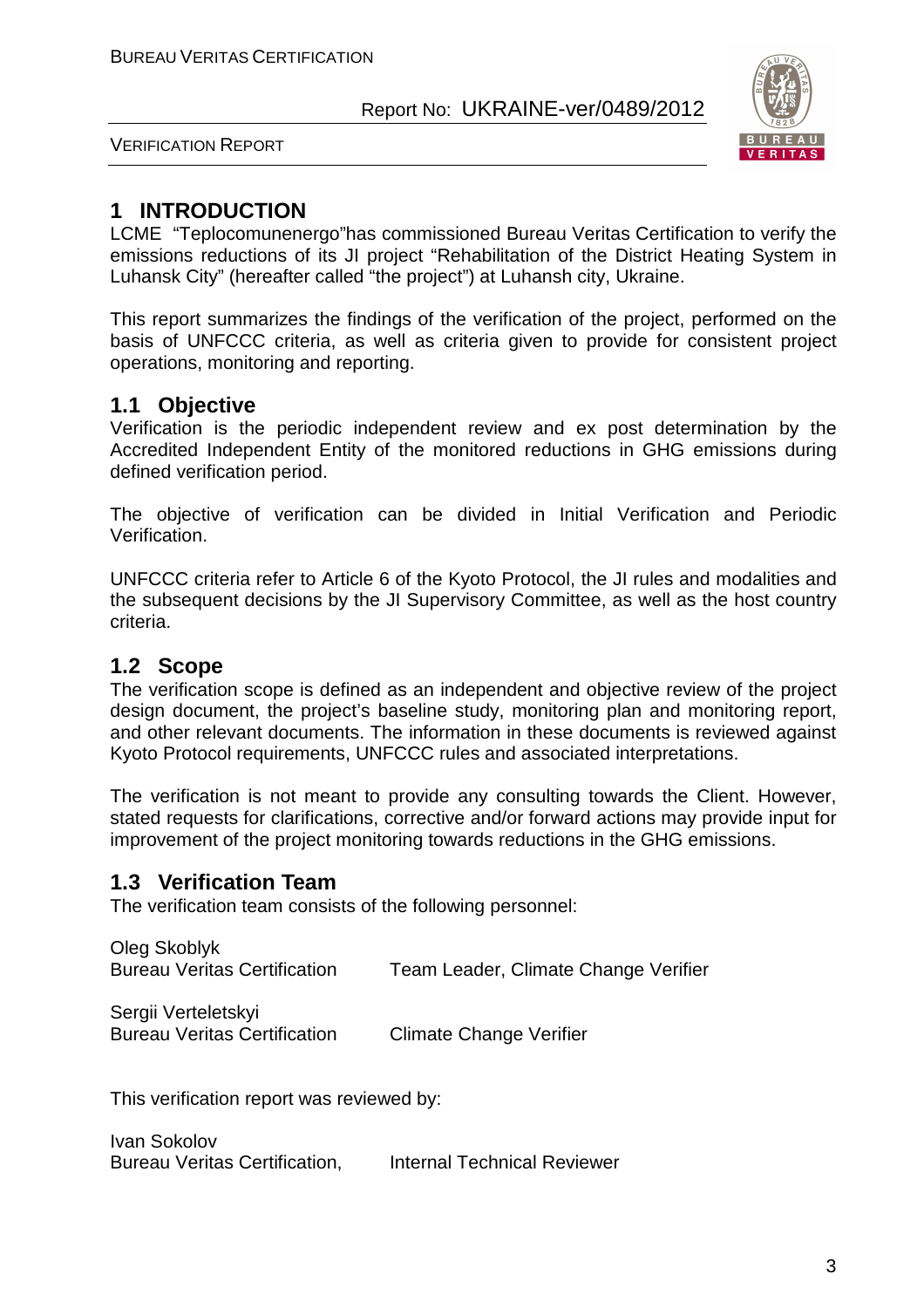

VERIFICATION REPORT

Vyacheslav Yeriomin Bureau Veritas Certification, Technical Specialist

#### **2 METHODOLOGY**

The overall verification, from Contract Review to Verification Report & Opinion, was conducted using Bureau Veritas Certification internal procedures.

In order to ensure transparency, a verification protocol was customized for the project, according to the version 01 of the Joint Implementation Determination and Verification Manual, issued by the Joint Implementation Supervisory Committee at its 19 meeting on 04/12/2009. The protocol shows, in a transparent manner, criteria (requirements), means of verification and the results from verifying the identified criteria. The verification protocol serves the following purposes:

- It organizes, details and clarifies the requirements a JI project is expected to meet;
- It ensures a transparent verification process where the verifier will document how a particular requirement has been verified and the result of the verification.

The completed verification protocol is enclosed in Appendix A to this report.

#### **2.1 Review of Documents**

The Monitoring Report (MR) submitted by Institute of Engineering Ecology and additional background documents related to the project design and baseline, i.e. country Law, Project Design Document (PDD), and Guidance on criteria for baseline setting and monitoring, Host party criteria, Kyoto Protocol, Clarifications on Verification Requirements to be Checked by an Accredited Independent Entity were reviewed.

The verification findings presented in this report relate to the Monitoring Report version 02 and project as described in the determined PDD.

#### **2.2 Follow-up Interviews**

On 11/05/2012 Bureau Veritas Certification performed on-site interviews with project stakeholders to confirm selected information and to resolve issues identified in the document review. Representatives of LCME "Teplocomunenergo" and Institute of Engineering Ecology were interviewed (see References). The main topics of the interviews are summarized in Table 1.

| Interviewed<br>organization | <b>Interview topics</b>                               |
|-----------------------------|-------------------------------------------------------|
| <b>LCME</b>                 | Organizational structure                              |
|                             | "Teplocomunenergo"   Responsibilities and authorities |
|                             | Roles and responsibilities for data collection and    |
|                             | processing                                            |
|                             | Installation of equipment                             |
|                             | Data logging, archiving and reporting                 |

**Table 1 Interview topics**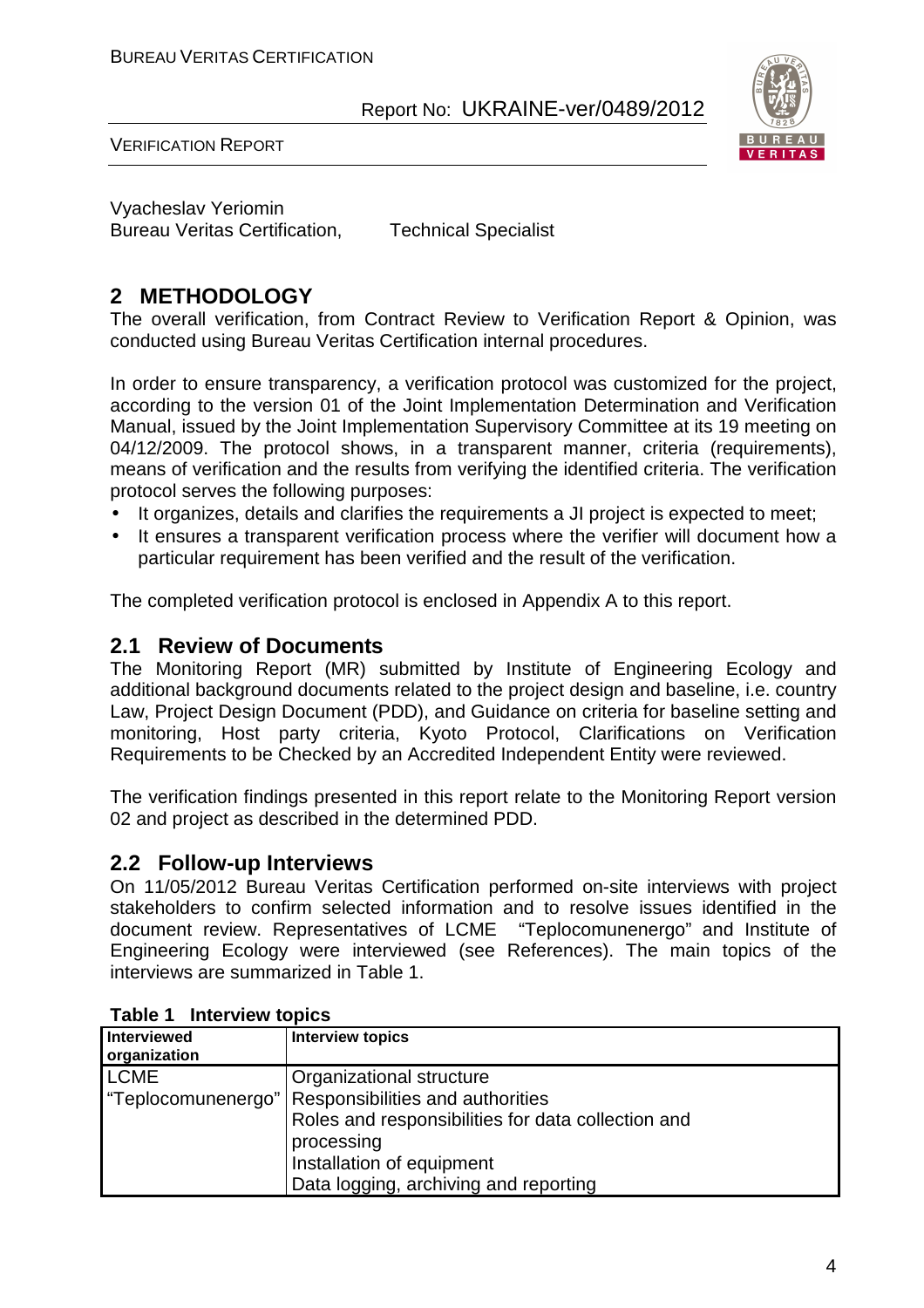

VERIFICATION REPORT

|                                                              | Metering equipment control<br>Metering record keeping system, database<br>Training of personnel<br>Quality management procedures and technology |
|--------------------------------------------------------------|-------------------------------------------------------------------------------------------------------------------------------------------------|
| <b>CONSULTANT:</b><br>Institute of<br>Engineering<br>Ecology | Monitoring plan<br>Monitoring report<br><b>Deviations from PDD</b><br><b>ERUs calculation model</b>                                             |

#### **2.3 Resolution of Clarification, Corrective and Forward Action Requests**

The objective of this phase of the verification is to raise the requests for corrective actions and clarification and any other outstanding issues that needed to be clarified for Bureau Veritas Certification positive conclusion on the GHG emission reduction calculation.

If the Verification Team, in assessing the monitoring report and supporting documents, identifies issues that need to be corrected, clarified or improved with regard to the monitoring requirements, it should raise these issues and inform the project participants of these issues in the form of:

(a) Corrective action request (CAR), requesting the project participants to correct a mistake that is not in accordance with the monitoring plan;

(b) Clarification request (CL), requesting the project participants to provide additional information for the Verification Team to assess compliance with the monitoring plan;

(c) Forward action request (FAR), informing the project participants of an issue, relating to the monitoring that needs to be reviewed during the next verification period.

The Verification Team will make an objective assessment as to whether the actions taken by the project participants, if any, satisfactorily resolve the issues raised, if any, and should conclude its findings of the verification.

To guarantee the transparency of the verification process, the concerns raised are documented in more detail in the verification protocol in Appendix A.

#### **3 VERIFICATION CONCLUSIONS**

In the following sections, the conclusions of the verification are stated.

The findings from the desk review of the original monitoring documents and the findings from interviews during the follow up visit are described in the Verification Protocol in Appendix A.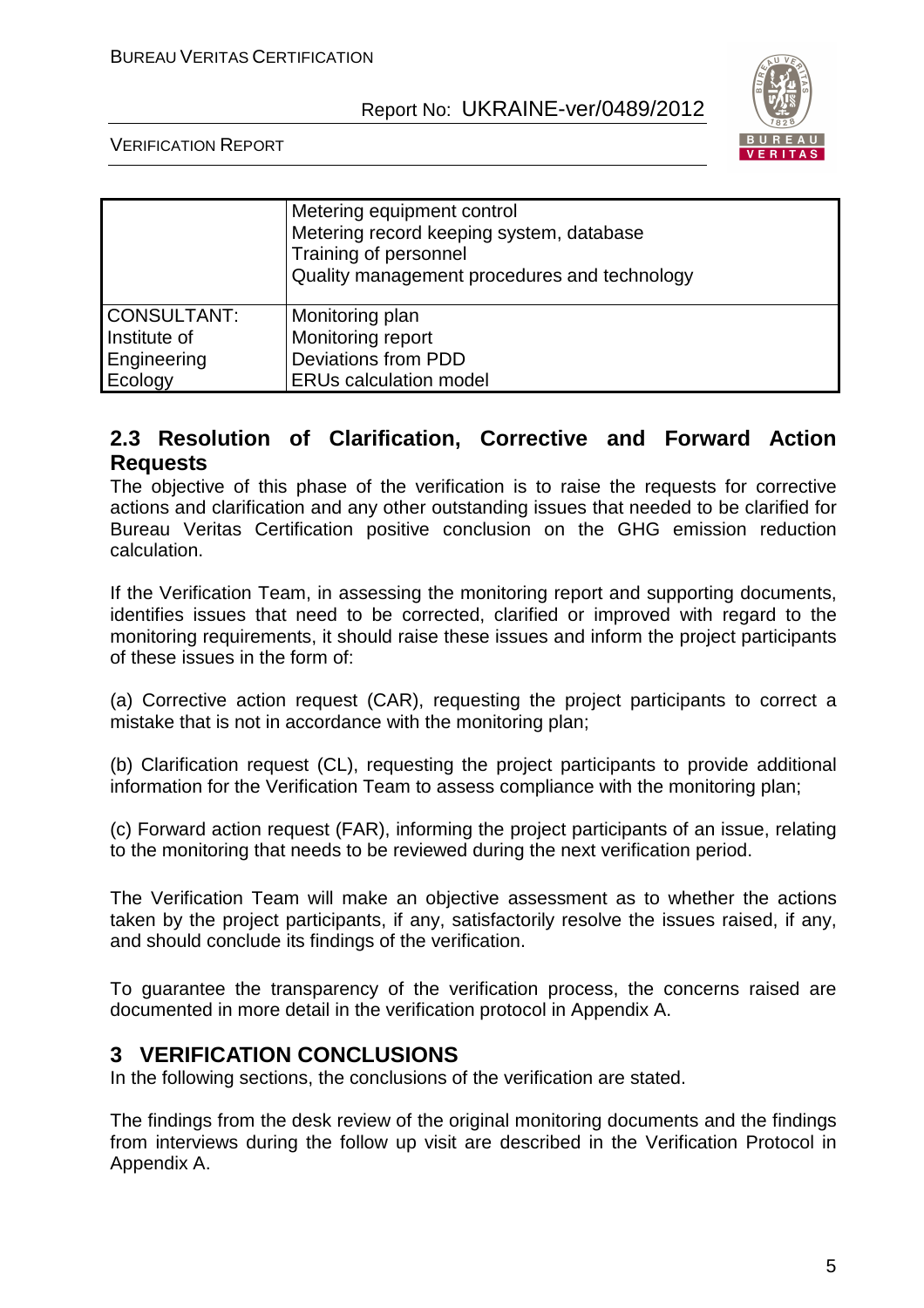

VERIFICATION REPORT

The Clarification, Corrective and Forward Action Requests are stated, where applicable, in the following sections and are further documented in the Verification Protocol in Appendix A. The verification of the Project resulted in 12 Corrective Action Requests, 06 Clarification Requests, and 0 Forward Action Requests.

The number between brackets at the end of each section corresponds to the DVM paragraph.

#### **3.1 Remaining issues and FARs from previous verifications**

There are no FARs from previous verification.

#### **3.2 Project approval by Parties involved (90-91)**

Written project approval by Host Party has been issued by The National Environmental Investment Agency of Ukraine (#365/23/7 dated 16.04.2010). Letter of Approval by Netherlands Ministry of Economic Affairs #2010JI02 has been issued 03/03/2010 when submitting the first verification report to the secretariat for publication in accordance with paragraph 38 of the JI guidelines, at the latest. The abovementioned written approval is unconditional.

#### **3.3 Project implementation (92-93)**

The project "Rehabilitation of the District Heating System in Luhansk City" was initiated in 2006 to rehabilitate Luhansk City's district heating system including boiler and distribution network equipment replacement and rehabilitation, and installation of combined heat and power production plants (CHP) as well as frequency controllers. Project includes 135 boiler-houses with 344 boilers and 269 km of heat distributing networks that are managed by LCME "Teplocomunenergo".

The project employs the increase in fuel consumption efficiency to reduce greenhouse gas emissions relative to current practice. Reduction of fuel consumption is based on increase of the boiler efficiencies, reduction of heat losses in networks and CHP and frequency controllers installation. The following activities will ensure fuel saving:

- Replacement of old boilers by the new highly efficient boilers;
- Switching of load from boiler-houses with obsolete equipment to modern equipped boiler houses;
- Switching of boiler-houses from coal to natural gas;
- Improving of the network organization;
- Application of the pre-insulated pipes;
- Installation of combined heat and power production units;
- Replacement of heat exchangers;
- Installation of heat pump station;
- Installation of frequency controllers at electric drives of draught-blowing equipment and hot water pumps motors.

The actual operation of the proposed project is described in table below: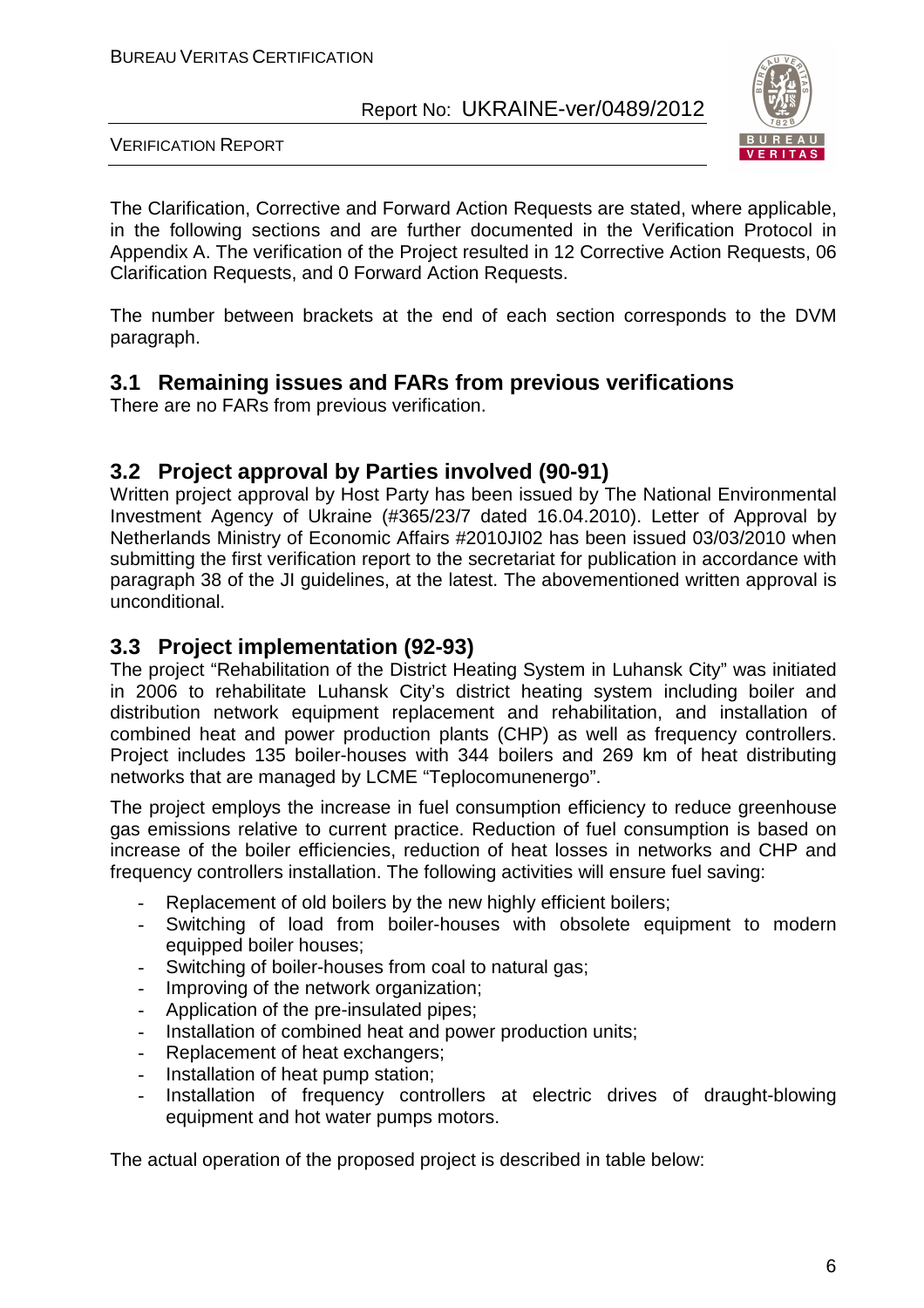

#### VERIFICATION REPORT

| Implemented energy saving<br>measures                          | Volume of performed works (number of<br>boilers, length of network replacement, etc.) |                |                |
|----------------------------------------------------------------|---------------------------------------------------------------------------------------|----------------|----------------|
|                                                                | 2003-2010                                                                             | 2011           | <b>Total</b>   |
| Reconstruction of boiler                                       | 154                                                                                   | 58             | 212            |
| Replacement of boiler's convection part                        | 21                                                                                    |                | 21             |
| Replacement of boiler's ceiling screens                        | 6                                                                                     |                | 6              |
| Replacement of boiler's screen tubes                           | 4                                                                                     |                | 4              |
| Replacement of boiler's heating<br>surface                     | 1                                                                                     |                | 1              |
| Switching boiler to water-heating mode                         | $\overline{2}$                                                                        |                | $\overline{2}$ |
| Reconstruction of setting                                      | 19                                                                                    |                | 19             |
| Replacement of boiler's burners                                | 49                                                                                    | 6              | 55             |
| Installation of automatic system for<br>boilers                | 26                                                                                    | 5              | 31             |
| Switching of boiler-houses' load to the<br>more effective ones | 10                                                                                    |                | 10             |
| <b>Replacement of boilers:</b>                                 |                                                                                       |                |                |
| KSVa-3G                                                        | 3                                                                                     |                | 3              |
| AOGV-100                                                       | 3                                                                                     | 1              | 4              |
| <b>KOLVI-500</b>                                               | $\overline{2}$                                                                        |                | $\overline{2}$ |
| KOLVI - 1000 - 2,6 MW                                          | $\overline{2}$                                                                        |                | $\overline{2}$ |
| Vitomax 200 LW- 40 MW                                          | 4                                                                                     |                | 4              |
| MH120 EKO "Bernard" - 360 kW                                   | $\overline{2}$                                                                        |                | $\overline{2}$ |
| IVAR Superac 290 2F - 600 KW                                   | $\overline{2}$                                                                        |                | $\overline{2}$ |
| MH120 EKO "Bernard" - 420 kW                                   | 4                                                                                     |                | 4              |
| «Super Rac-2F-345»                                             | 6                                                                                     |                | 6              |
| <b>KTN-50</b>                                                  | $\overline{2}$                                                                        |                | $\overline{2}$ |
| <b>KTN-100</b>                                                 | $\overline{2}$                                                                        |                | $\overline{2}$ |
| <b>KOLVI-550</b>                                               |                                                                                       | $\overline{2}$ | $\overline{2}$ |
| <b>Building of boiler-house</b>                                | 1                                                                                     | 1              | 2              |
| Replacement of tank-accumulators                               | 1                                                                                     |                | 1              |
| Heat exchangers replacement                                    | $\overline{7}$                                                                        | 21             | 28             |
| Pumps replacement                                              | $\overline{2}$                                                                        |                | $\overline{2}$ |
| Frequency controllers installation                             | 12                                                                                    |                | 12             |
| Replacement of capacitors                                      | $\overline{7}$                                                                        |                | $\overline{7}$ |
| Reconstruction of chemical water<br>treatment (CWT)            | $\overline{7}$                                                                        |                | $\overline{7}$ |
| <b>Reconstruction of filters</b>                               | $\overline{7}$                                                                        |                | 7              |
| Network rehabilitation with pre-<br>insulated pipes, m         | 84476                                                                                 | 1017           | 85493          |
| Network rehabilitation with usual pipes,<br>m                  | 87070                                                                                 | 9346           | 96416          |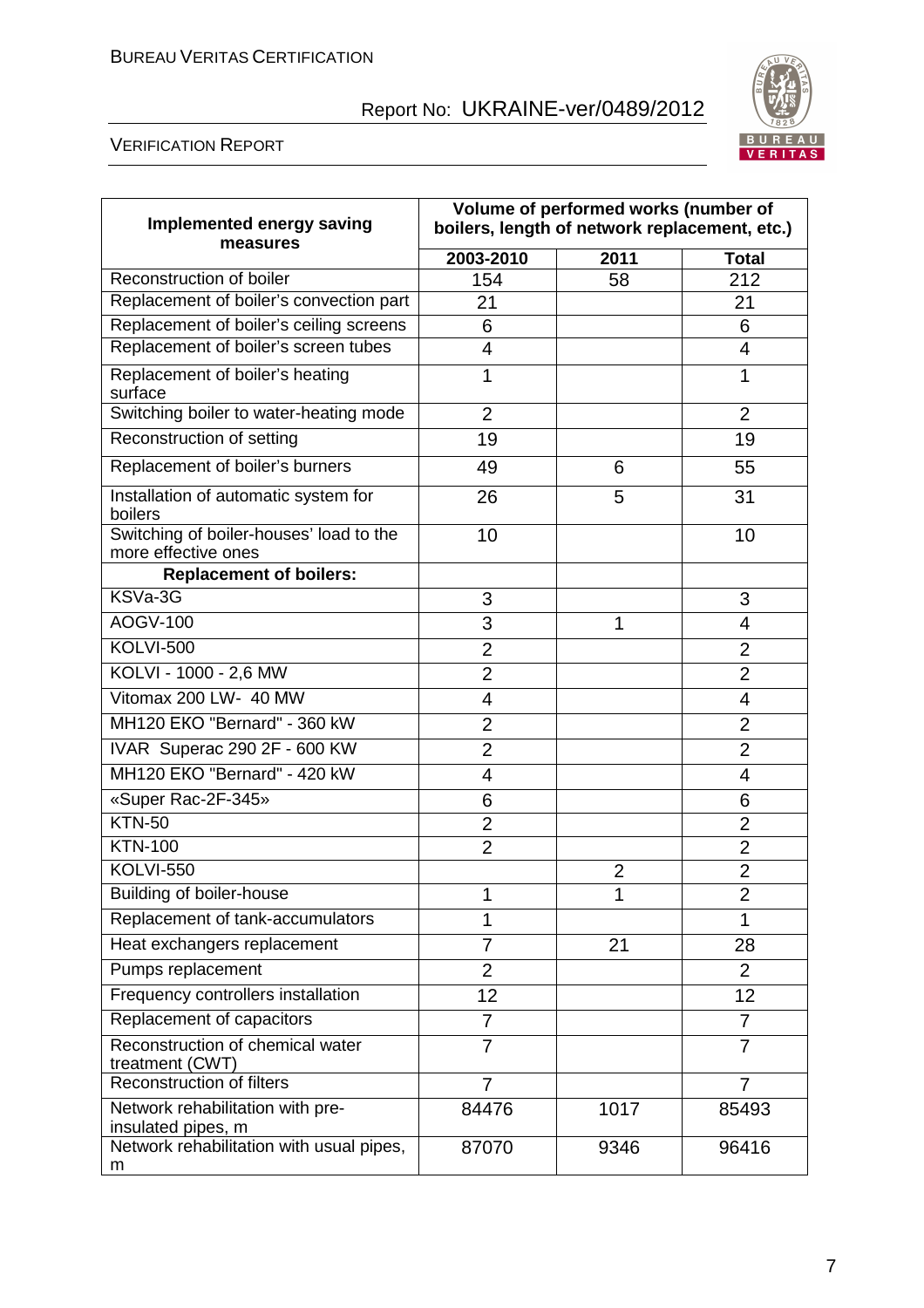

VERIFICATION REPORT

#### **3.4 Compliance of the monitoring plan with the monitoring methodology (94-98)**

The monitoring occurred in accordance with the revised monitoring plan which complies with the monitoring methodology established in the determined PDD.

For calculating the emission reductions, key factors, such as the values of gas, coal, electricity consumption, influencing the baseline emissions and the activity level of the project and the emissions as well as risks associated with the project were taken into account, as appropriate.

Data sources used for calculating emission reductions, such as electrical and gas meters, wheelbarrows and pails (for coal measurement) are clearly identified, reliable and transparent.

Emission factors, including default emission factors, are selected by carefully balancing accuracy and reasonableness, and appropriately justified of the choice.

The calculation of emission reductions is based on conservative assumptions and the most plausible scenarios in a transparent manner.

#### **3.5 Revision of monitoring plan (99-100)**

The project participants provided an appropriate justification for the proposed revision which consists of the changes that are described below.

The newly developed officially approved valid country-specific values of parameter 16 "Carbon emission factor" were used for calculations:

For all types of fuels – according to the "National inventory report of Ukraine for 1990 – 2009", instead of the data from table provided in Annex C of the Operational Guidelines for Project Design Documents of Joint Implementation Projects [Volume 1: General guidelines; Version 2.2, The Netherlands, 2003].

For electricity generation and consumption in Ukraine – the values according to the Order of the National Environmental Investment Agency of Ukraine #75 dated 12.05.2011., instead of using the ex-ante data from Table 8 "Emission Factors for the Ukrainian grid 2006-2012" of Annex 2 "Standardized Emission Factors for the Ukrainian Electricity Grid" to "Ukraine - Assessment of new calculation of CEF", verified by TUV SUD Industrie Service GmbH 17.08.2007, with adding these parameters  $CEF_c$  and  $CEF<sub>q</sub>$  to the Monitoring plan.

The proposed revision improves the accuracy and/or applicability of information collected compared to the original monitoring plan without changing conformity with the relevant rules and regulations for the establishment of monitoring plans.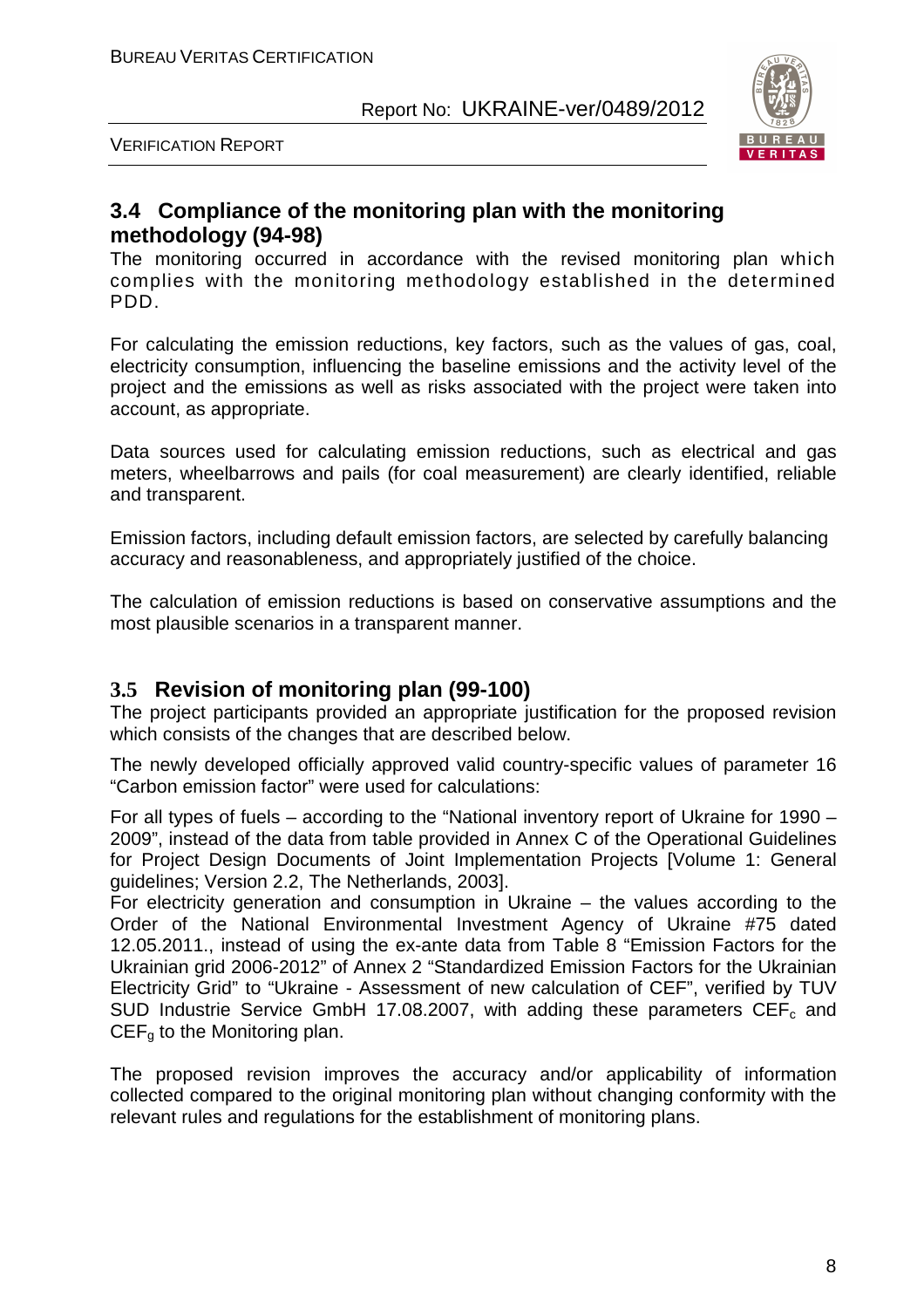

VERIFICATION REPORT

#### **3.6 Data management (101)**

The data and their sources, provided in monitoring report, are clearly identified, reliable and transparent. The implementation of data collection procedures is in accordance with the monitoring plan, including the quality control and quality assurance procedures.

The function of the monitoring equipment, including its calibration status, is in order. Measurement equipment calibration was carried out by SE "Luhanskstandartmetrologiya" and "Bartosh AP".

Daily outside temperature values are taken by dispatcher of LCME "Teplocomunenergo" from Luhansk Regional Hydrometeorology Center every day of heating period. Luhansk Regional Hydrometeorology Center sends the Report every month for every day of heating period.

The evidence and records used for the monitoring are maintained in a traceable manner. Most of boiler-houses equipped with automatic corrector for temperature and pressure. Gas consumption registered automatically. Beside this operator of a boilerhouse registers the instrument readings in the paper journal "Journal of registration of boiler-house's operation parameters" every day. At the boiler-houses that are not equipped with gas volume correctors (at present about 2% of the total number of boilerhouses), operator of a boiler house every 2 hours registers parameters of natural gas (temperature and pressure) in the paper journal "Journal of registration of boiler-house's operation parameters".

These parameters are used to bring gas consumption to standard conditions. Every day operators transfer values of gas consumption to dispatcher of the regional branch of the LCME "Teplocomunenergo" by phone. Monthly they transfer the paper report. Regional branches transfer data to Production-Technical Department (PTD) of the LCME "Teplocomunenergo" where they are stored and used for payments with energy sources suppliers.

The director of the LCME "Teplocomunenergo", Mr. Oleksiy Rusakov, appointed the responsible person, Mr. Yuriy Negrey, for the implementation and management of the monitoring process at the LCME "Teplocomunenergo". Mr. Yuriy Negrey is responsible for supervising of data collection, measurements, calibration, data recording and storage.

Dr. Dmytro Paderno, Deputy director of Institute of the Engineering Ecology, is responsible for baseline and monitoring JI project specific approach development.

Ms. Kateryna Korinchuk, Scientific researcher of the Institute of Engineering Ecology, is responsible for data processing.

#### **3.7 Verification regarding programmes of activities (102-110)**

Not applicable.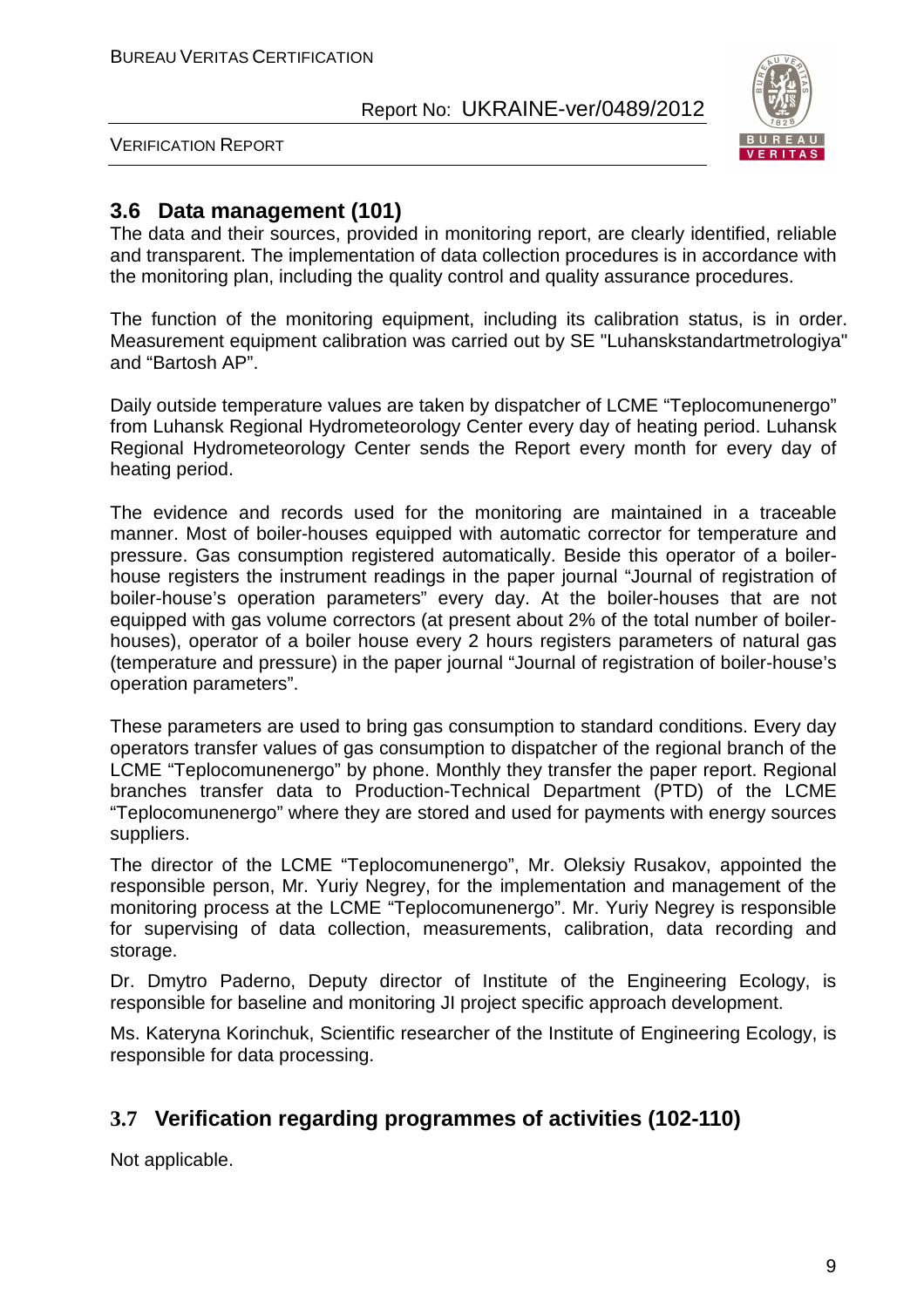

VERIFICATION REPORT

#### **4 VERIFICATION OPINION**

Bureau Veritas Certification has performed  $4<sup>th</sup>$  periodic verification of the the "Rehabilitation of the District Heating System in Luhansk City" project in Ukraine, which applies JI specific approach. The verification was performed on the basis of UNFCCC criteria and host country criteria and also on the criteria given to provide for consistent project operations, monitoring and reporting.

The verification consisted of the following three phases: i) desk review of the monitoring report against the project design and the baseline and monitoring plan; ii) follow-up interviews with project stakeholders; iii) resolution of outstanding issues and the issuance of the final verification report and opinion.

The management of LCME "Teplocomunenergo"is responsible for the preparation of the GHG emissions data and the reported GHG emissions reductions of the project on the basis set out as per determined changes to the Monitoring Plan made during the current verification. The development and maintenance of records and reporting procedures in accordance with that plan, including the calculation and determination of GHG emission reductions from the project, is the responsibility of the management of the project.

Bureau Veritas Certification verified the Project Monitoring Report version 02 for the reporting period as indicated below. Bureau Veritas Certification confirms that the project is implemented as per determined changes. Installed equipment being essential for generating emission reduction runs reliably and is calibrated appropriately. The monitoring system is in place and the project is generating GHG emission reductions.

Bureau Veritas Certification can confirm that the GHG emission reduction is accurately calculated and is free of material errors, omissions, or misstatements. Our opinion relates to the project's GHG emissions and resulting GHG emissions reductions reported and related to the approved project baseline and monitoring, and its associated documents. Based on the information we have seen and evaluated, we confirm, with a reasonable level of assurance, the following statement:

| Reporting period: From 01/01/2011 to 31/12/2011 |         |                           |
|-------------------------------------------------|---------|---------------------------|
| Baseline emissions                              | :377280 | tonnes of CO2 equivalent. |
| Project emissions                               | :313335 | tonnes of CO2 equivalent. |
| Emission Reductions (Year 2011)                 | :63945  | tonnes of CO2 equivalent. |

Deviation of the actual emissions reductions from estimated in the registered PDD took place.

According to the results of the Monitoring Report for the project "Rehabilitation of the District Heating System in Luhansk City" for 2011, the actual achieved GHG emission reductions are less than it was indicated as prognostic estimation in the PDD (121853,4 tonnes CO2 equivalents stated in PDD and 63945 tonnes CO2 equivalents stated in MR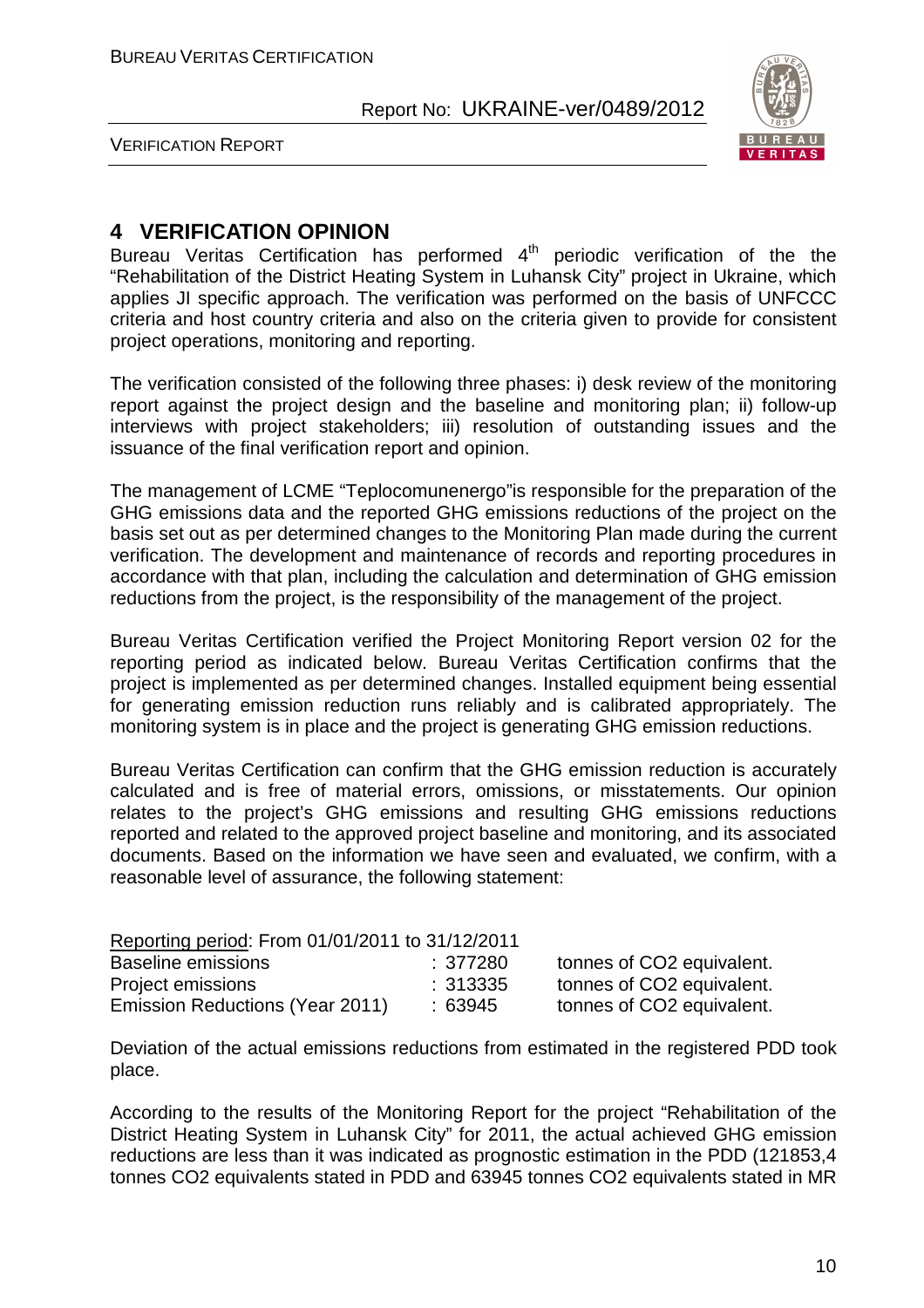

VERIFICATION REPORT

for period 01/01/2011 to 31/12/2011) The main reasons of the difference between the prognosis estimation of emission reductions in the PDD and the actual emission reductions in the Monitoring Report are:

1) Deviation from time-table of project implementation, in particular delaying of implementation of CHP units and HPS unit.

2) Application of the principally different approaches and algorithms for prognostic estimation of GHG emission reductions in the PDD and for calculation of the actually achieved GHG emission reductions in the Monitoring Report (both approaches are described in details in the PDD), in particular impossibility of taking into account in the PDD of the actual conditions in reported period.

3) Application in course of calculations in the Monitoring Report for 2011 of the values of the carbon emission factors for fuels according to the valid "National inventory report of Ukraine for 1990 – 2009", which for the used fuels (natural gas and coal) are somewhat less than values used in the PDD according to the Operational Guidelines for Project Desian Documents of Joint Implementation Projects [Volume 1: General guidelines; Version 2.2, The Netherlands, 2003].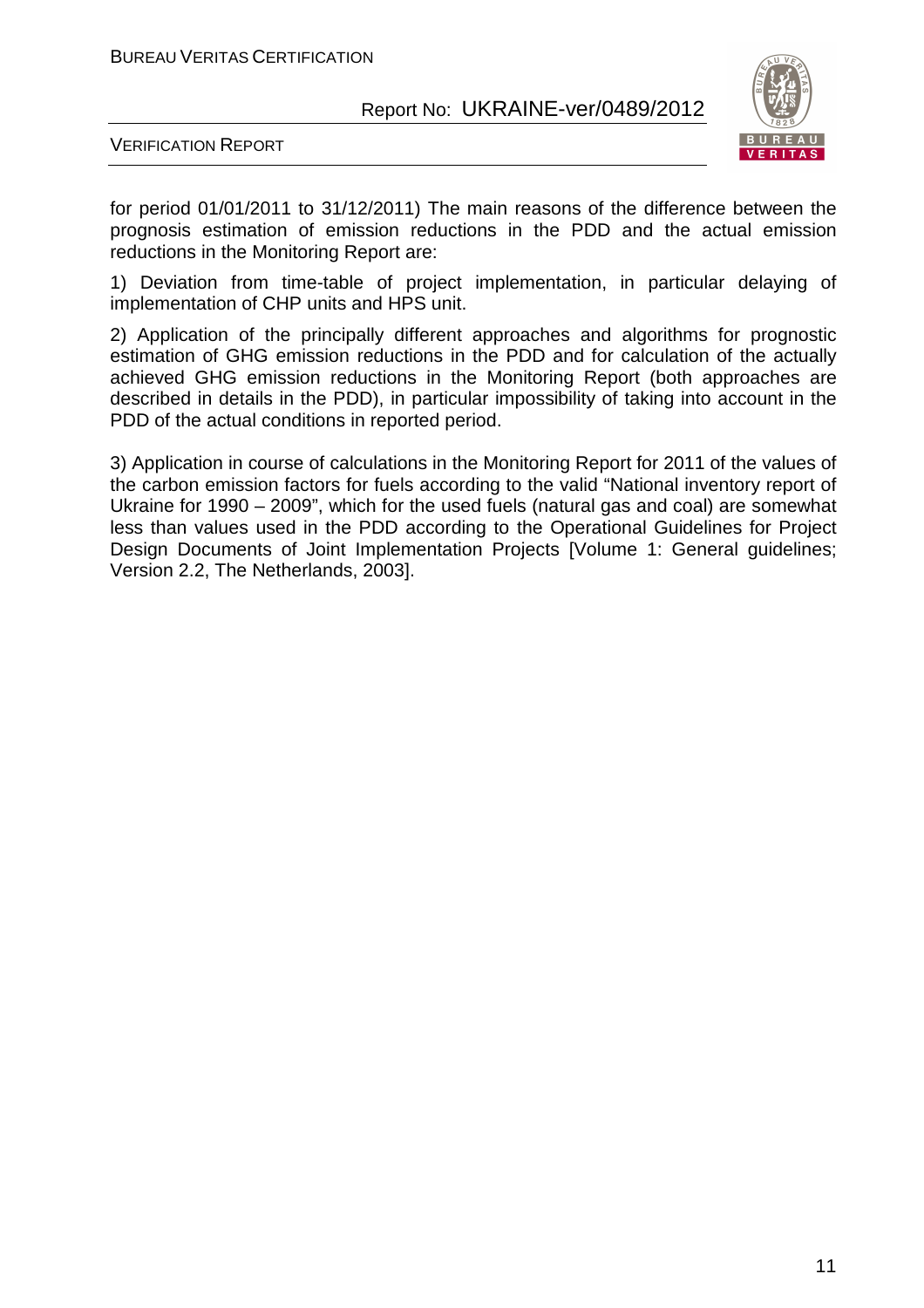



#### **5 REFERENCES**

#### **Category 1 Documents:**

Documents provided by LCME "Teplocomunenergo" that relate directly to the GHG components of the project.

- /1/ Project Design Document "Rehabilitation of the district heating system in Luhansk City" version 06 dated December 11, 2009
- /2/ Monitoring Report "Rehabilitation of the District Heating System in Luhansk City" version 1.0 dated 26/04/2012
- /3/ Monitoring Report "Rehabilitation of the District Heating System in Luhansk City" version 2.0 dated 22/05/2012
- /4/ Letter of Approval of Netherlands Ministry of Economic Affairs #2010JI02, dated 03/03/2010
- /5/ Letter of Approval of National Environmental Agency of Ukraine #365/23/7, dated 16/04/2010
- /6/ ERU's calculation model Exel file "Annex\_2-5\_MR4\_Lug-2011\_v02"
- /7/ ERU's calculation model Exel file "Annex\_2-5\_MR4\_Lug-2011\_v01"
- /8/ "National inventory report of Ukraine for 1990 2009"

#### **Category 2 Documents:**

Background documents related to the design and/or methodologies employed in the design or other reference documents.

- /1/ Technical committee decision dated 18/01/2010
- /2/ Order # 162 dated 21/05/2010
- /3/ Order # 85 dated 25/03/2011
- /4/ Outlet data for the monitoring report 2011
- /5/ Gas quality certificate for December 2011
- /6/ Gas quality certificate for November 2011
- /7/ Gas quality certificate for October 2011
- /8/ Gas quality certificate for September 2011
- /9/ Gas quality certificate for August 2011
- /10/ Gas quality certificate for July 2011
- /11/ Gas quality certificate for June 2011
- /12/ Gas quality certificate for May 2011
- /13/ Gas quality certificate for April 2011
- /14/ Gas quality certificate for March 2011
- /15/ Gas quality certificate for February 2011
- /16/ Gas quality certificate for January 2011
- /17/ Coal quality certificate # 237 dated 17/032011
- /18/ Analysis result # 237 dated 17/03/2011
- /19/ Coal quality certificate # 737 dated 24/08/2011
- /20/ Analysis result # 737 dated 24/08/2011
- /21/ Analysis result # 847 dated 22/09/2011
- /22/ Coal quality certificate # 847 dated 22/09/2011
- /23/ Inquiry on average temperature for December 2011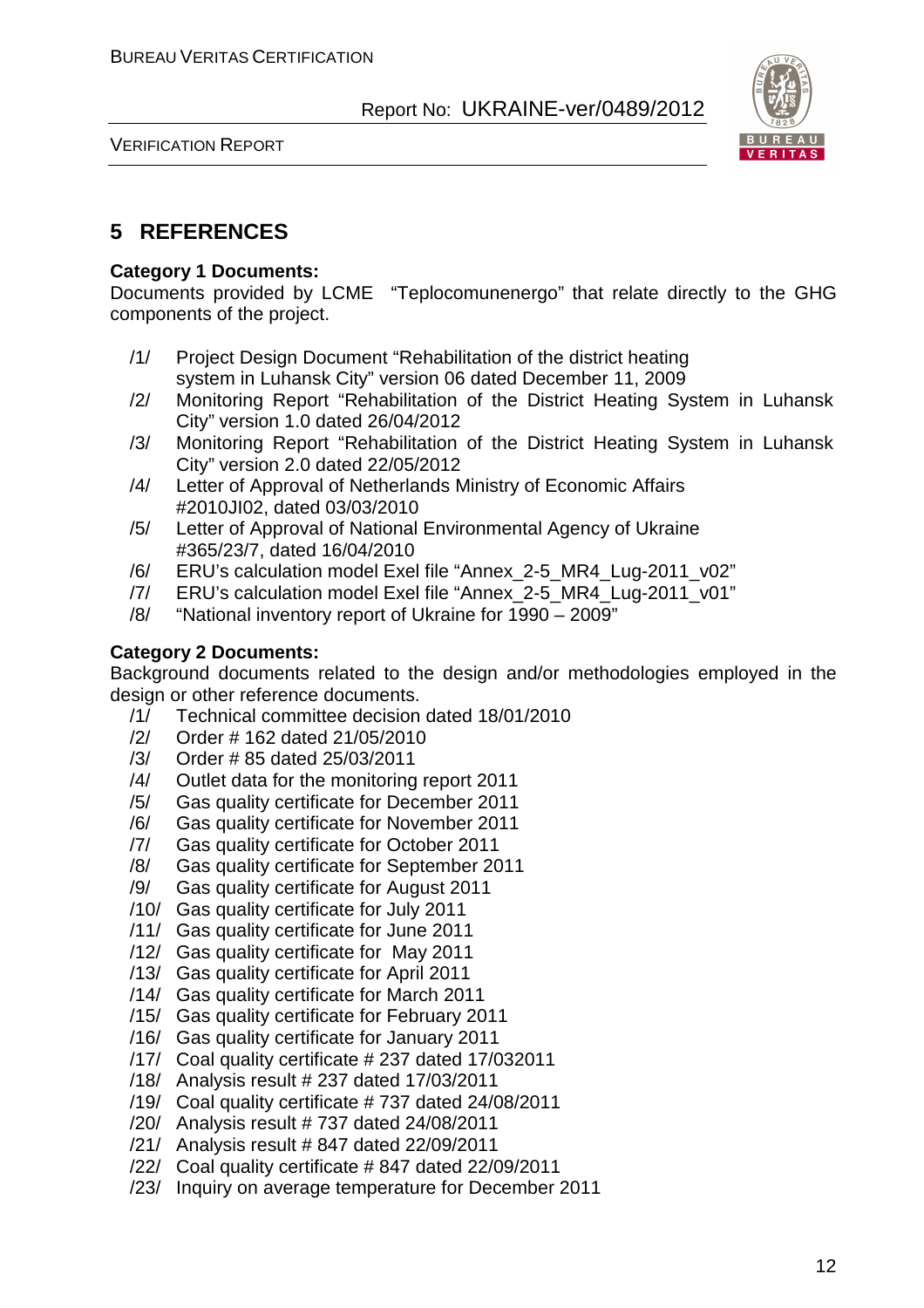

#### VERIFICATION REPORT

- /24/ Inquiry on average temperature for November 2011
- /25/ Inquiry on average temperature for October 2011
- /26/ Inquiry on average temperature for April 2011
- /27/ Inquiry on average temperature for March 2011
- /28/ Inquiry on average temperature for February 2011
- /29/ Inquiry on average temperature for January 2011
- /30/ Luhansk Hydrometeorological Centre note on monthly average temperature for period from 15/04/2011 till 15/10/2011
- /31/ Data on sum of finished recalculations for 2011
- /32/ Luhansk administrative committee decision dated 13/04/2011 about the end of heating season
- /33/ Luhansk administrative committee decision dated 19/09/2011 about the start of heating season
- /34/ Agreement dated # 158 dated 01/01/2010 on central water supply system service
- /35/ Agreement dated # 326 dated 01/01/2010 on central water supply system service
- /36/ Agreement dated 05/01/2010 on metrological service
- /37/ Agreement # 1384 on inert materials allocation
- /38/ Agreement # 457 on waste burial at landfill
- /39/ Agreement # 683.888.686 dated 08/02/2011
- /40/ List of gas meters and their calibration
- /41/ List of electric meters and their calibration
- /42/ Agreement on electric energy supply
- /43/ Technical agreement # 112 dated 30/09/2011on gas measurement sequence
- /44/ Technical agreement # 202 dated 30/09/2011on gas measurement sequence
- /45/ Agreement # 202 dated 30/09/2011 on gas supply
- /46/ Appendix to agreement # 202 dated 30/09/2011
- /47/ Agreement # 112 dated 30/09/2011 on gas supply
- /48/ Agreement # 06/11-847 dated 30/08/2011 on gas supply
- /49/ Appendix # 1 to agreement # 06/11-847 dated 30/08/2011 on gas supply
- /50/ Photo boiler serial # 34225
- /51/ Photo electric meter type Меркурій 230, serial # 06289514
- /52/ Photo electric meter type Меркурій 230, serial # 06289515
- /53/ Photo heat meter
- /54/ Photo gas meter type Курс 01
- $/55/$  Photo  $-$  gas point serial # 36302
- /56/ Photo gas consumption log book
- /57/ Photo electric meter serial # 779995
- /58/ Photo gas meter serial # 37744
- /59/ Photo flame control panel for gas burner # 7
- $/60/$  Photo flame control panel for gas burner #8
- $/61/$  Photo flame control panel for gas burner #5
- $/62/$  Photo flame control panel for gas burner # 6
- /63/ Photo flame control panel for gas burner # 3
- $/64/$  Photo flame control panel for gas burner #4
- /65/ Photo flame control panel for gas burner # 1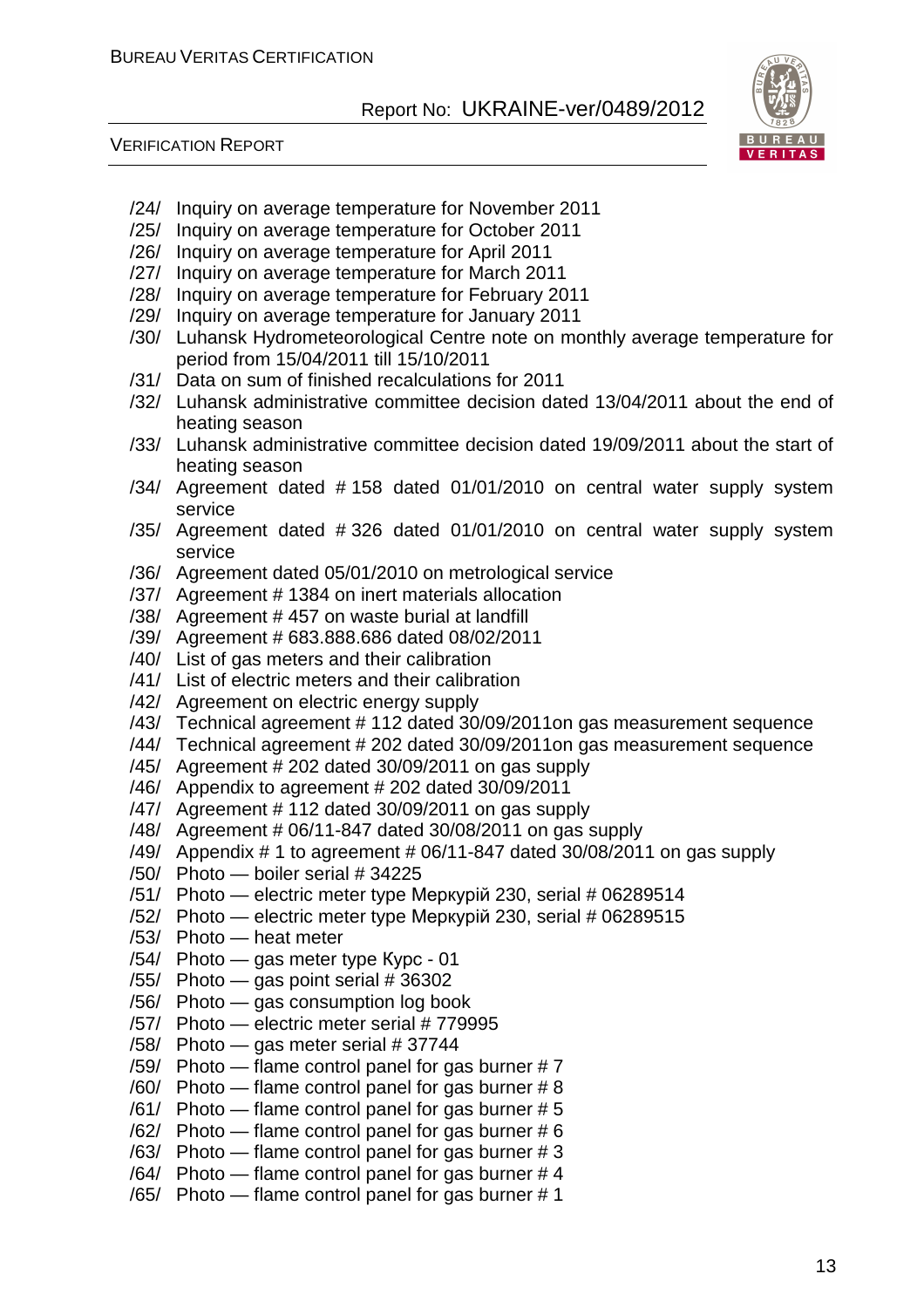

VERIFICATION REPORT

- $/66/$  Photo flame control panel for gas burner # 2
- /67/ Photo pressure meter serial # 2754/10
- /68/ Photo heat exchanger
- /69/ Photo electric meter serial # 155660
- /70/ Photo electric meter serial # 778485
- /71/ Photo electric meter serial # 346548
- /72/ Certificate on high qualification to pass calibration procedure (given to Andriy Ulchenko)
- /73/ Inquiry on connected load for 2011
- /74/ Agreement on supply # 450/1/03-06 dated 13/03/2006
- /75/ Report on fuel, electrical energy and heat energy usage for 2011

#### **Persons interviewed:**

List persons interviewed during the verification or persons that contributed with other information that are not included in the documents listed above.

- /1/ Yuriy Negrey Chief engineer of LCME "Teplocomunenergo"
- /2/ Eleonora Bachurina Senior engineer of technical development group of industrial safety department of LCME "Teplocomunenergo"
- /3/ Andriy Ulchenko Chief of Metrology department of LCME "Teplocomunenergo
- /4/ Kateryna Korinchuk Scientific researcher of the Institute of Engineering Ecology, Ltd
- /5/ Logvin Valeryi Engineer of the Institute of Engineering Ecology, Ltd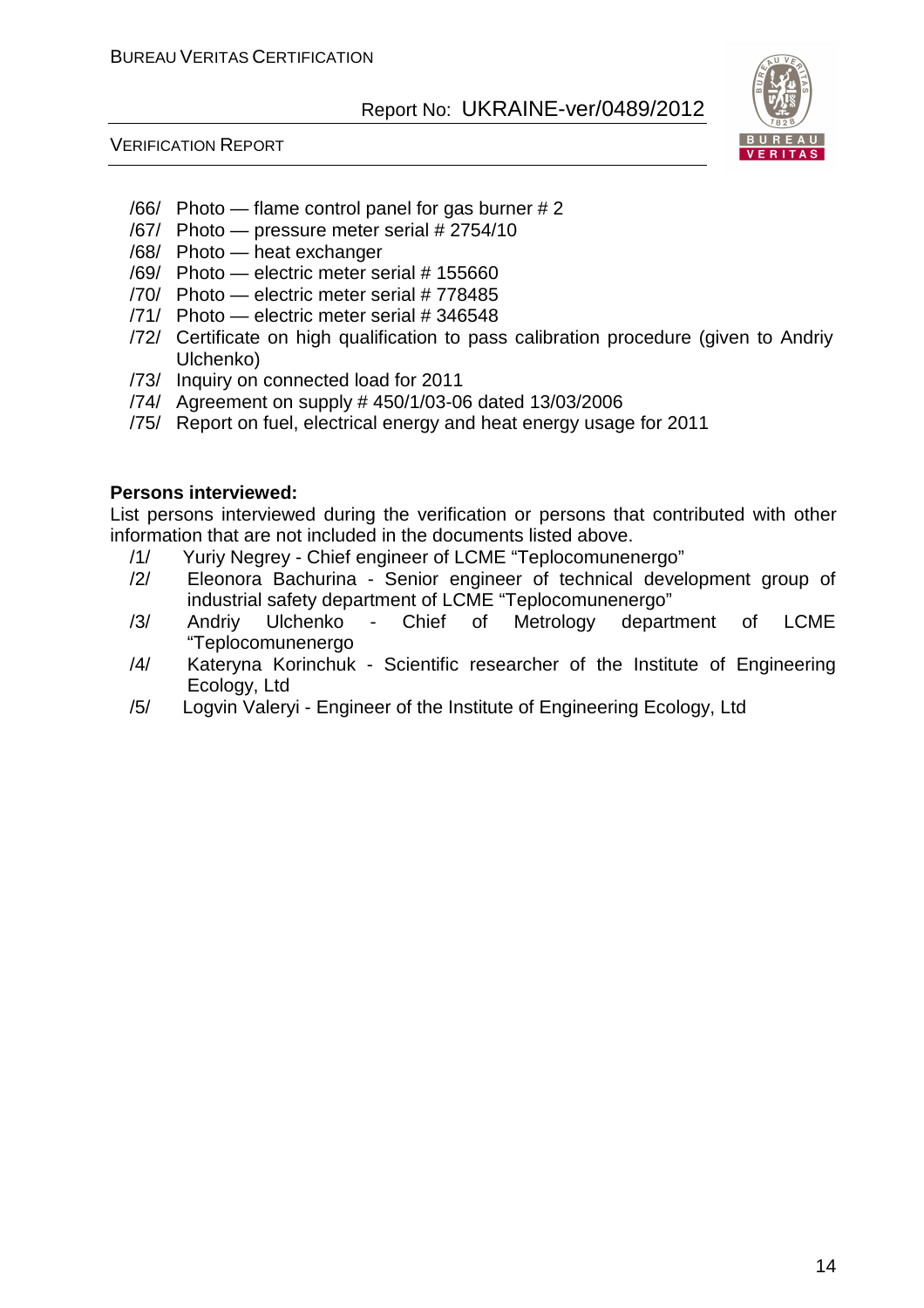

VERIFICATION REPORT

#### APPENDIX A: VERIFICATION PROTOCOL

#### **BUREAU VERITAS CERTIFICATION HOLDING SAS**

#### **VERIFICATION PROTOCOL**

**Check list for verification, according to the JOINT IMPLEMENTATION DETERMINATION AND VERIFICATION MANUAL (Version 01)** 

| <b>DVM</b> | <b>Check Item</b>                                                                                                                                                                                                                                                                 | <b>Initial finding</b>                                                                                                                                                                                                | <b>Draft</b>              | <b>Final</b>     |
|------------|-----------------------------------------------------------------------------------------------------------------------------------------------------------------------------------------------------------------------------------------------------------------------------------|-----------------------------------------------------------------------------------------------------------------------------------------------------------------------------------------------------------------------|---------------------------|------------------|
| Paragra    |                                                                                                                                                                                                                                                                                   |                                                                                                                                                                                                                       | <b>Conclusio</b>          | <b>Conclusio</b> |
| ph         |                                                                                                                                                                                                                                                                                   |                                                                                                                                                                                                                       | $\mathbf n$               | $\mathsf{n}$     |
|            | <b>Project approvals by Parties involved</b>                                                                                                                                                                                                                                      |                                                                                                                                                                                                                       |                           |                  |
| 90         | Has the DFPs of at least one Party<br>involved, other than the host Party,<br>issued a written project approval when<br>submitting the first verification report to<br>the secretariat for publication in<br>accordance with paragraph 38 of the JI<br>quidelines, at the latest? | The written approvals of the project from<br>Netherlands and Ukraine (host party) have been<br>issued by the designated focal points of these<br>Parties in accordance with the paragraph 38 of the<br>JI Guidelines. | <b>OK</b>                 | OK               |
| 91         | Are all the written project approvals by<br>Parties involved unconditional?                                                                                                                                                                                                       | All written project approvals are unconditional                                                                                                                                                                       | OK                        | OK               |
|            | <b>Project implementation</b>                                                                                                                                                                                                                                                     |                                                                                                                                                                                                                       |                           |                  |
| 92         | Has the project been implemented in<br>accordance with the PDD regarding<br>which the determination has been<br>deemed final and is so listed on the<br>UNFCCC JI website?                                                                                                        | The project has been implemented in accordance<br>with the PDD regarding which the determination<br>has been deemed final and is so listed on the<br>UNFCCC JI website.                                               | CL <sub>01</sub><br>CAR01 | <b>OK</b>        |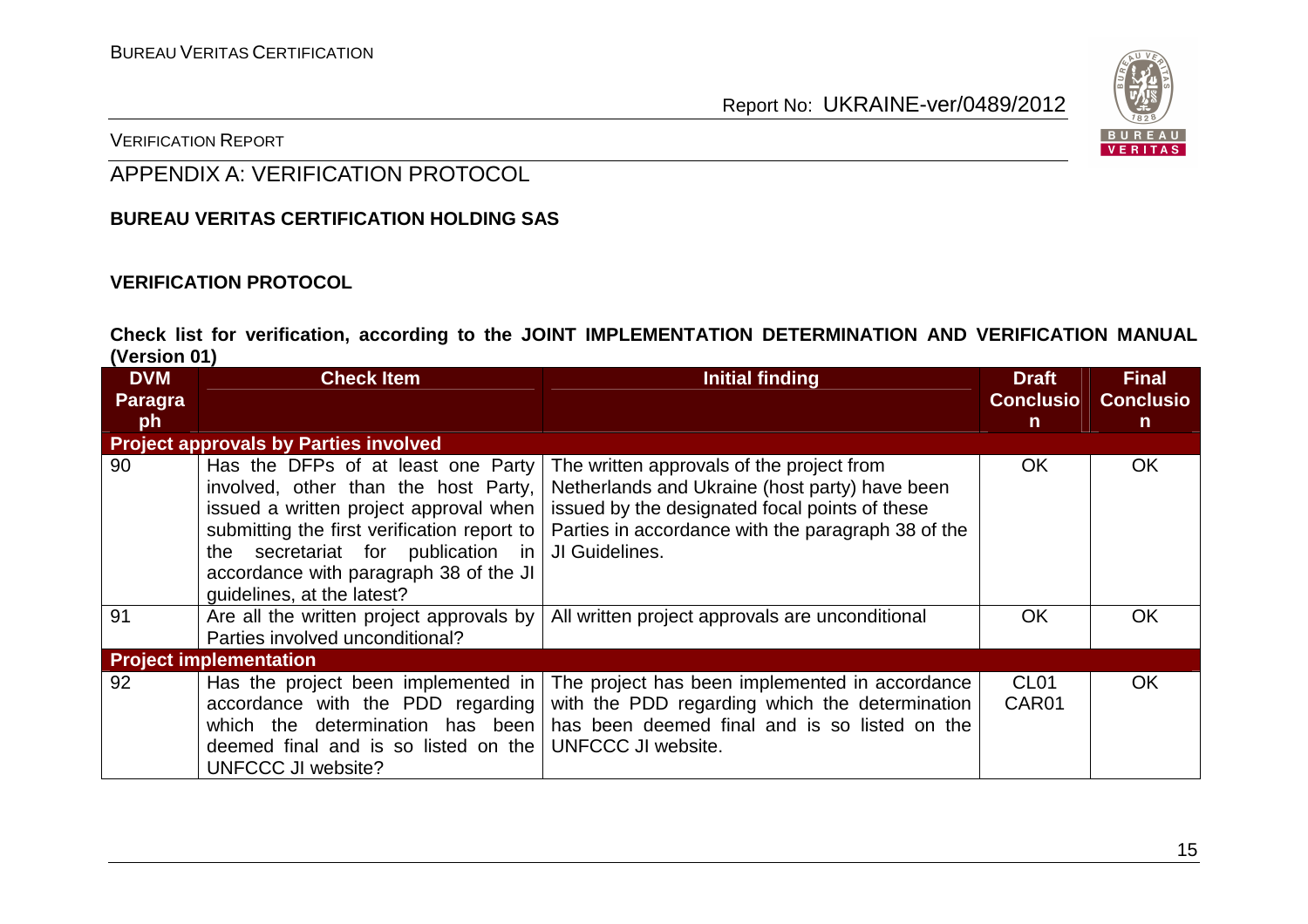

**Final Conclusion** 

 $\overline{OK}$ 

OK

**OK** 

Report No: UKRAINE-ver/0489/2012

| <b>DVM</b><br>Paragra<br>ph | <b>Check Item</b>                                                                                                                                                                                  | Initial finding                                                                                                                                                                                                                                                                                                                                                                                        | <b>Draft</b><br><b>Conclusio</b><br>$\mathsf{n}$                  |  |
|-----------------------------|----------------------------------------------------------------------------------------------------------------------------------------------------------------------------------------------------|--------------------------------------------------------------------------------------------------------------------------------------------------------------------------------------------------------------------------------------------------------------------------------------------------------------------------------------------------------------------------------------------------------|-------------------------------------------------------------------|--|
|                             |                                                                                                                                                                                                    | CL <sub>01</sub><br>clarify the difference of equipment<br>Please<br>implementation schedule in PDD and that in MR.<br>CAR01<br>Please make segmentation for pipes (Table 3)<br>that were installed in 2011                                                                                                                                                                                            |                                                                   |  |
| 93                          | What is the status of operation of the<br>project during the monitoring period?                                                                                                                    | The project equipment was in work during<br>monitoring period.<br>CAR <sub>02</sub><br>Please add information if some monitoring<br>equipment has been broken during the monitoring<br>period.                                                                                                                                                                                                         | CAR02                                                             |  |
|                             | <b>Compliance with monitoring plan</b>                                                                                                                                                             |                                                                                                                                                                                                                                                                                                                                                                                                        |                                                                   |  |
| 94                          | Did the monitoring occur in accordance<br>with the monitoring plan included in the<br>PDD regarding which the determination<br>has been deemed final and is so listed<br>on the UNFCCC JI website? | The monitoring occurred in accordance with the<br>PDD regarding which the determination has been<br>deemed final with some changes presented in the<br>revised monitoring plan which was positively<br>determined in course of the current verification (for<br>the further to p. 8 of this protocol)<br>CAR <sub>03</sub><br>Reference #4 does not work, please make<br>appropriate amendments to it. | CAR03                                                             |  |
| 95 (a)                      | For calculating the emission reductions<br>or enhancements of net removals, were<br>key factors, e.g. those listed in 23 (b)<br>(i)-(vii) above, influencing the baseline                          | For calculating the emission reductions, key<br>factors, influencing the baseline emissions and the<br>activity level of the project and the emissions as<br>well as risks associated with the project were                                                                                                                                                                                            | CL <sub>02</sub><br>CL <sub>03</sub><br>CL <sub>04</sub><br>CAR04 |  |

VERIFICATION REPORT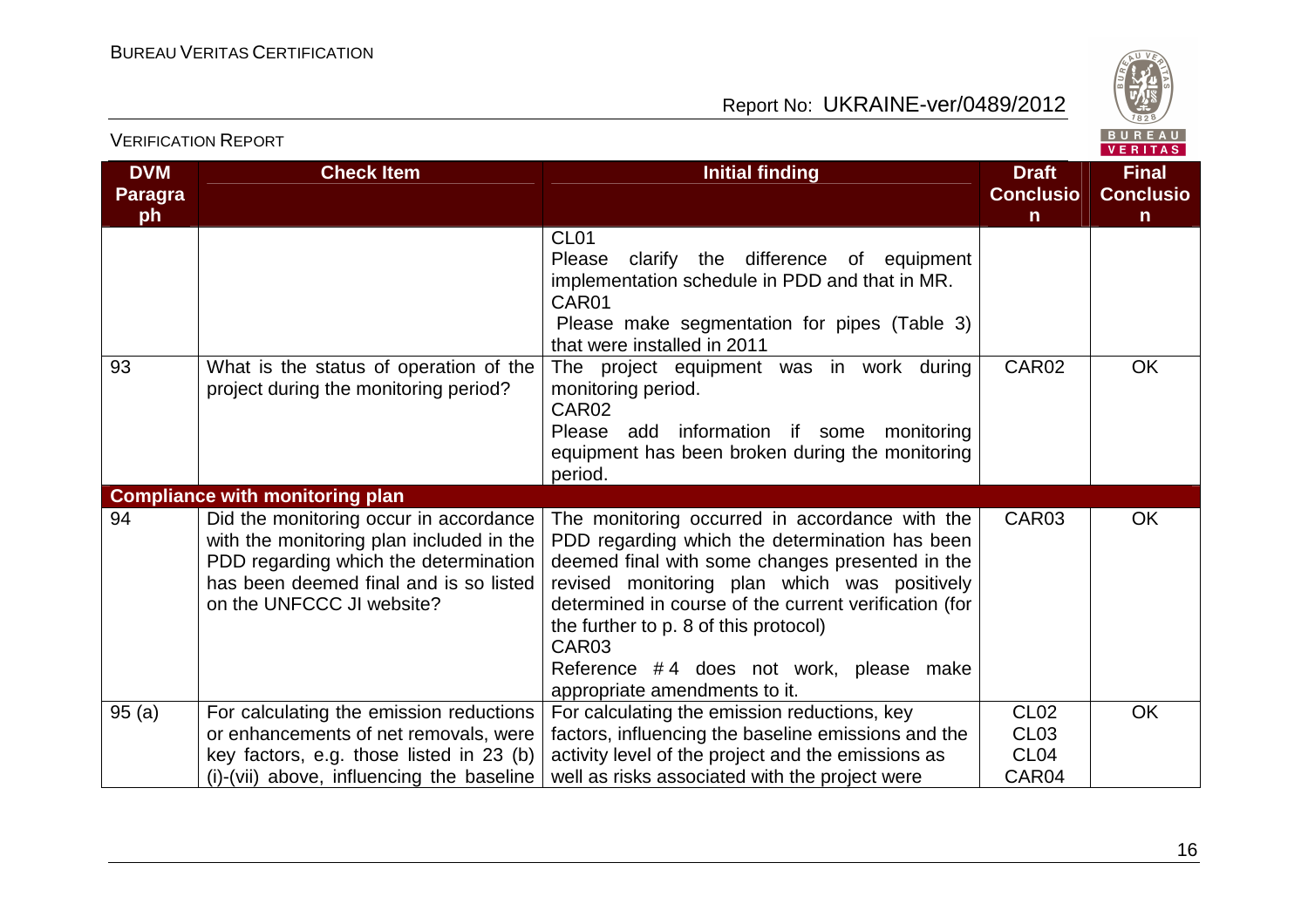

|                                    |                                                                                                                                                                                              |                                                                                                                                                                                                                                                                                                                                                                                                                                                                                                                                                                                                                                                                                                                                                                                                                                                                         |                                                  | VERITAS                                          |
|------------------------------------|----------------------------------------------------------------------------------------------------------------------------------------------------------------------------------------------|-------------------------------------------------------------------------------------------------------------------------------------------------------------------------------------------------------------------------------------------------------------------------------------------------------------------------------------------------------------------------------------------------------------------------------------------------------------------------------------------------------------------------------------------------------------------------------------------------------------------------------------------------------------------------------------------------------------------------------------------------------------------------------------------------------------------------------------------------------------------------|--------------------------------------------------|--------------------------------------------------|
| <b>DVM</b><br><b>Paragra</b><br>ph | <b>Check Item</b>                                                                                                                                                                            | <b>Initial finding</b>                                                                                                                                                                                                                                                                                                                                                                                                                                                                                                                                                                                                                                                                                                                                                                                                                                                  | <b>Draft</b><br><b>Conclusio</b><br>$\mathsf{n}$ | <b>Final</b><br><b>Conclusio</b><br>$\mathsf{n}$ |
|                                    | emissions or net removals and the<br>activity level of the project and the<br>emissions or removals as well as risks<br>associated with the project taken into  <br>account, as appropriate? | taken into account.<br>CL 02<br>It is stated in PDD that recalculating factor for<br>average load during heating period is determined<br>for each boiler-house on historical base. Please<br>make your point clear about "historical base" and<br>calculation methodology for this value.<br>CL <sub>03</sub><br>Formula #26 contains the overall efficiency of the<br>hot water supply system. Please provide it value<br>and reference (methodology) that clearly justifies<br>this magnitude.<br>CL <sub>04</sub><br>Please explain the value (32,96 MJ/m3) of<br>average calorific value of a fuel at Kotsubynskogo,<br>14 that is different from all rest in base line year<br>CAR04<br>Please correct description of CEF for electricity<br>consumption in Excel file (Annex _3). The value is<br>not for "reducing" electricity consumption in<br><b>Ukraine</b> |                                                  |                                                  |
| 95(b)                              | Are data sources used for calculating<br>emission reductions or enhancements<br>of net removals clearly identified,<br>reliable and transparent?                                             | All data sources used for calculating emission<br>reduction are clearly identified, reliable and<br>transparent.                                                                                                                                                                                                                                                                                                                                                                                                                                                                                                                                                                                                                                                                                                                                                        | <b>OK</b>                                        | <b>OK</b>                                        |
| 95(c)                              |                                                                                                                                                                                              | Are emission factors, including default   Yes, the emission factors, including default                                                                                                                                                                                                                                                                                                                                                                                                                                                                                                                                                                                                                                                                                                                                                                                  | <b>OK</b>                                        | <b>OK</b>                                        |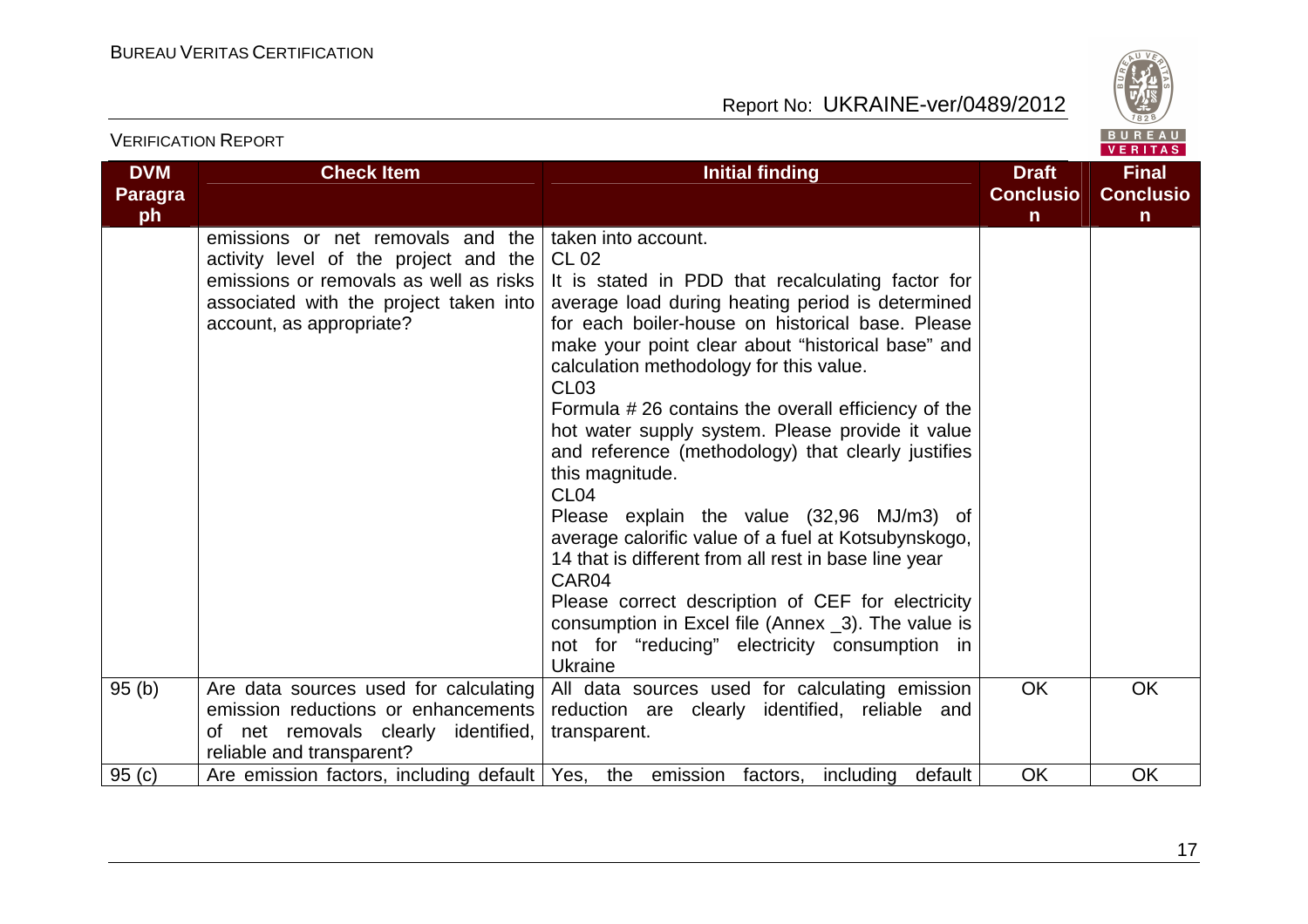| <b>VERIFICATION REPORT</b>         |                                                                                                                                                                                                                                                      |                                                                                                                                                                                                                                                                                                                                                                                                                                                                                                                                                                                                                                                                                                                                                                                                                        | BUREAU<br><b>VERITAS</b>                                 |                                                  |
|------------------------------------|------------------------------------------------------------------------------------------------------------------------------------------------------------------------------------------------------------------------------------------------------|------------------------------------------------------------------------------------------------------------------------------------------------------------------------------------------------------------------------------------------------------------------------------------------------------------------------------------------------------------------------------------------------------------------------------------------------------------------------------------------------------------------------------------------------------------------------------------------------------------------------------------------------------------------------------------------------------------------------------------------------------------------------------------------------------------------------|----------------------------------------------------------|--------------------------------------------------|
| <b>DVM</b><br><b>Paragra</b><br>ph | <b>Check Item</b>                                                                                                                                                                                                                                    | <b>Initial finding</b>                                                                                                                                                                                                                                                                                                                                                                                                                                                                                                                                                                                                                                                                                                                                                                                                 | <b>Draft</b><br><b>Conclusio</b><br>n                    | <b>Final</b><br><b>Conclusio</b><br>$\mathsf{n}$ |
|                                    | emission factors, if used for calculating<br>emission<br>reductions<br>the<br>or<br>enhancements<br>of<br>net<br>removals,<br>carefully<br>balancing<br>selected<br>by<br>accuracy and reasonableness, and<br>appropriately justified of the choice? | emission factors, used for calculating the emission<br>reductions, are selected by carefully balancing<br>accuracy and reasonableness, and appropriately<br>justified of the choice                                                                                                                                                                                                                                                                                                                                                                                                                                                                                                                                                                                                                                    |                                                          |                                                  |
| 95(d)                              | calculation<br>$\circ$ f<br>the<br>emission<br>ls.<br>reductions or enhancements of net<br>removals<br>based<br>conservative<br>on<br>assumptions and the most plausible<br>scenarios in a transparent manner?                                       | The calculation of emission reductions is based on<br>conservative assumptions and the most plausible<br>scenarios in a transparent manner.<br>CAR05<br>It is stated in Excel spread sheet that the amount<br>of consumed gas is 139250,05 ths m3. Thus,<br>emission due to fuel consumption for heating and<br>hot water supply service by a boiler-house in the<br>reported year is : 139250,05 0,0554 33,19 =<br>256042,7 tCO2, but MR contains another value<br><b>CAR 06</b><br>The measurement units in formula 17 are<br>inconsistent.<br>Please<br>make<br>appropriate<br>amendments<br>CAR07<br>Please justify the negative values of emission<br>redaction in excel calculation spreadsheet to MR<br>CAR08<br>Please provide data from natural gas suppliers or<br>independent chemical analyses for average | CAR05<br>CAR06<br>CAR07<br>CAR08<br>CAR09<br><b>CL05</b> | <b>OK</b>                                        |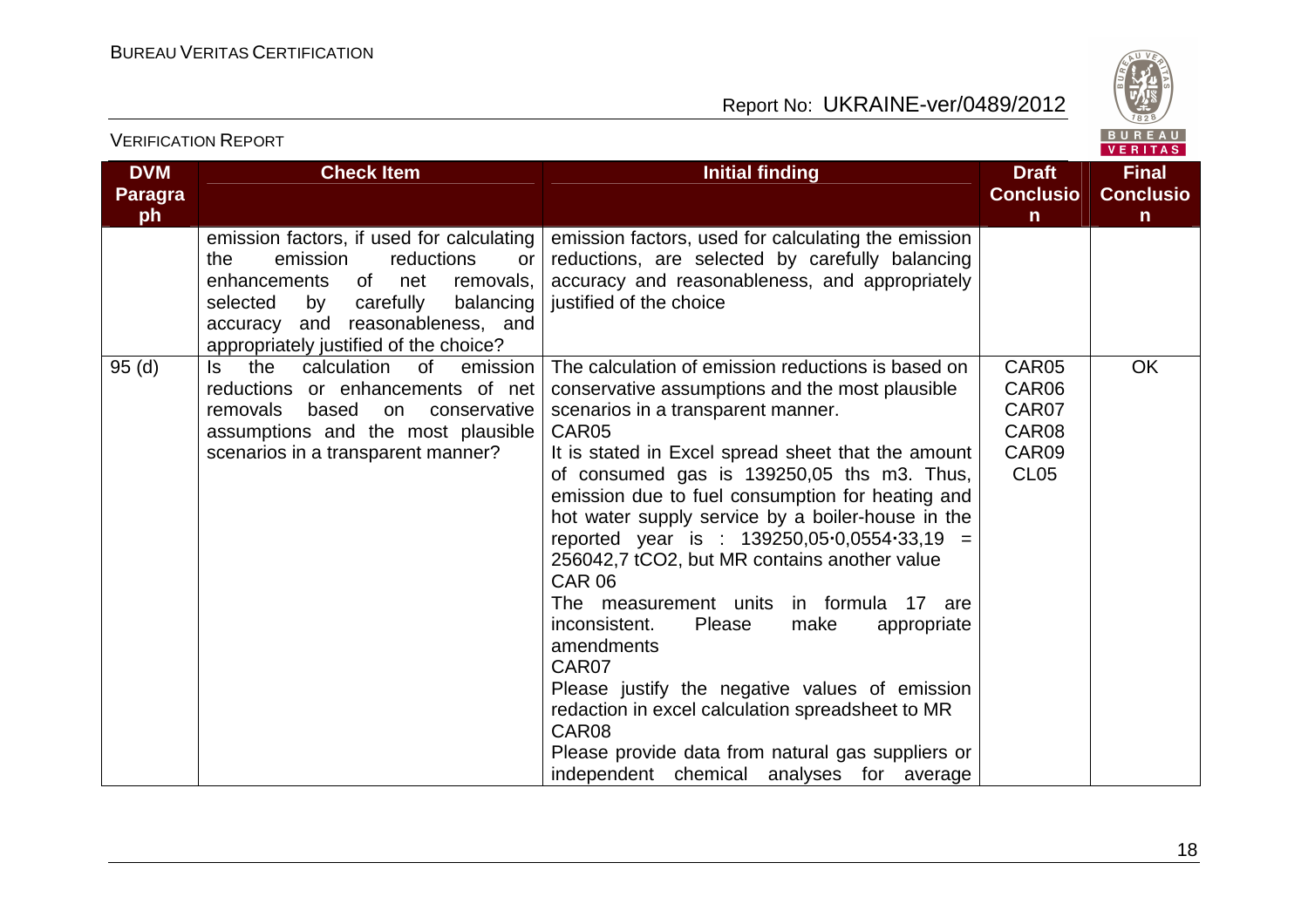

|                              |                                                                                                                                                                                                                                                                                                                               |                                                                                                                                                                                                                                                                                                                                                                                                                                                                                                                                                                                                           |                                  | $V = H + H - H$                  |
|------------------------------|-------------------------------------------------------------------------------------------------------------------------------------------------------------------------------------------------------------------------------------------------------------------------------------------------------------------------------|-----------------------------------------------------------------------------------------------------------------------------------------------------------------------------------------------------------------------------------------------------------------------------------------------------------------------------------------------------------------------------------------------------------------------------------------------------------------------------------------------------------------------------------------------------------------------------------------------------------|----------------------------------|----------------------------------|
| <b>DVM</b><br><b>Paragra</b> | <b>Check Item</b>                                                                                                                                                                                                                                                                                                             | <b>Initial finding</b>                                                                                                                                                                                                                                                                                                                                                                                                                                                                                                                                                                                    | <b>Draft</b><br><b>Conclusio</b> | <b>Final</b><br><b>Conclusio</b> |
| ph                           |                                                                                                                                                                                                                                                                                                                               |                                                                                                                                                                                                                                                                                                                                                                                                                                                                                                                                                                                                           | $\mathsf{n}$                     | $\mathsf{n}$                     |
|                              |                                                                                                                                                                                                                                                                                                                               | annual gas calorific value of natural gas<br>CAR09<br>Please provide analogous information for average<br>annual calorific value of coal<br><b>CL05</b><br>It is undisputed that the first and the third reasons<br>explain the deviation of emission reduction in<br>2011. However it is not clear what semantic<br>content has second reason.<br>Please clarify what principally different approaches<br>and algorithms of GHG emission reduction were<br>used in PDD and MR. Explain your position taking<br>account the presence of the<br>into<br>same<br>methodology through the monitoring period. |                                  |                                  |
|                              | Applicable to JI SSC projects only                                                                                                                                                                                                                                                                                            |                                                                                                                                                                                                                                                                                                                                                                                                                                                                                                                                                                                                           |                                  |                                  |
| 96                           | Is the relevant threshold to be classified<br>as JI SSC project not exceeded during<br>the monitoring period on an annual<br>average basis? If the threshold is<br>exceeded, is the maximum emission<br>reduction level estimated in the PDD<br>for the JI SSC project or the bundle for<br>the monitoring period determined? | Not applicable                                                                                                                                                                                                                                                                                                                                                                                                                                                                                                                                                                                            | <b>Not</b><br>applicable         | <b>Not</b><br>applicable         |
|                              | Applicable to bundled JI SSC projects only                                                                                                                                                                                                                                                                                    |                                                                                                                                                                                                                                                                                                                                                                                                                                                                                                                                                                                                           |                                  |                                  |
| 97(a)                        | Has the composition of the bundle not<br>changed from that is stated in F-JI-                                                                                                                                                                                                                                                 | Not applicable                                                                                                                                                                                                                                                                                                                                                                                                                                                                                                                                                                                            | <b>Not</b><br>applicable         | <b>Not</b><br>applicable         |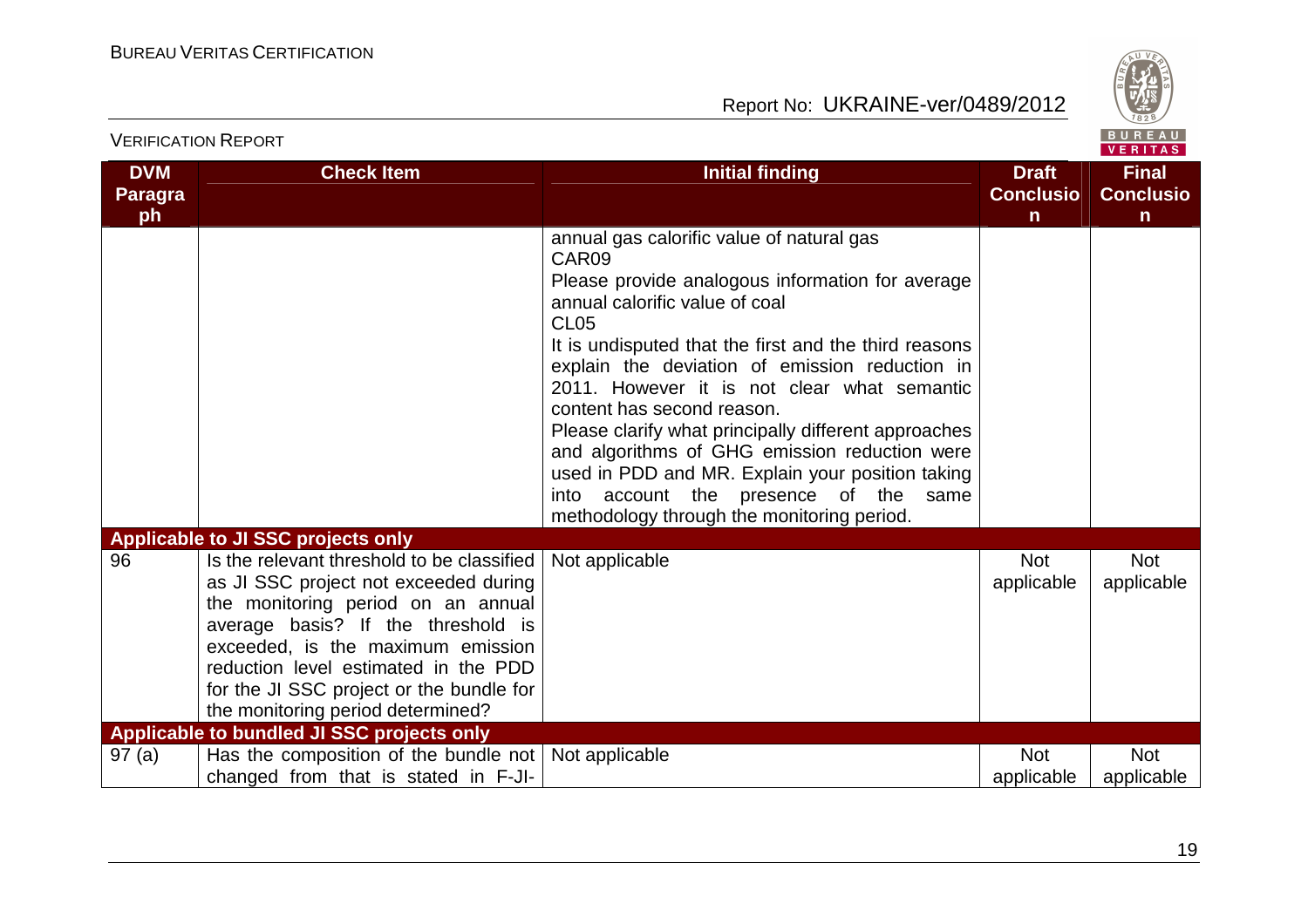VERIFICATION REPORT

REAU<br>LITAS

|  |  | o |
|--|--|---|
|  |  |   |

| <b>DVM</b><br><b>Paragra</b> | <b>Check Item</b>                                                    | <b>Initial finding</b>                                                            | <b>Draft</b><br><b>Conclusio</b> | <b>Final</b><br><b>Conclusio</b> |
|------------------------------|----------------------------------------------------------------------|-----------------------------------------------------------------------------------|----------------------------------|----------------------------------|
| ph                           |                                                                      |                                                                                   | $\mathsf{n}$                     | $\mathsf{n}$                     |
|                              | <b>SSCBUNDLE?</b>                                                    |                                                                                   |                                  |                                  |
| 97(b)                        | If the determination was conducted on                                | Not applicable                                                                    | <b>Not</b>                       | Not                              |
|                              | the basis of an overall monitoring plan,                             |                                                                                   | applicable                       | applicable                       |
|                              | have the project participants submitted                              |                                                                                   |                                  |                                  |
|                              | a common monitoring report?                                          |                                                                                   |                                  |                                  |
| 98                           | If the monitoring is based on a                                      | Not applicable                                                                    | <b>Not</b>                       | <b>Not</b>                       |
|                              | monitoring plan that provides for                                    |                                                                                   | applicable                       | applicable                       |
|                              | overlapping monitoring periods, are the                              |                                                                                   |                                  |                                  |
|                              | monitoring periods per component of                                  |                                                                                   |                                  |                                  |
|                              | the project clearly specified in the                                 |                                                                                   |                                  |                                  |
|                              | monitoring report?                                                   |                                                                                   |                                  |                                  |
|                              | Do the monitoring periods not overlap                                |                                                                                   |                                  |                                  |
|                              | with those for which verifications were                              |                                                                                   |                                  |                                  |
|                              | already deemed final in the past?                                    |                                                                                   |                                  |                                  |
|                              | <b>Revision of monitoring plan</b>                                   |                                                                                   |                                  |                                  |
|                              | Applicable only if monitoring plan is revised by project participant |                                                                                   |                                  |                                  |
| 99(a)                        |                                                                      | Did the project participants provide an The project participants have provided an | OK                               | OK                               |
|                              | appropriate<br>for<br>the I<br>justification                         | appropriate justification for the proposed revision.                              |                                  |                                  |
|                              | proposed revision?                                                   |                                                                                   |                                  |                                  |
| 99(b)                        | Does the proposed revision improve                                   | In accordance with the GUIDANCE ON CRITERIA                                       | <b>OK</b>                        | OK                               |
|                              | the accuracy and/or applicability of                                 | FOR BASELINE SETTING AND MONITORING                                               |                                  |                                  |
|                              | information collected compared to the                                | version 03 paragraphs 36 and 41, the project                                      |                                  |                                  |
|                              | without  <br>original<br>monitoring<br>plan                          | participants improved the monitoring process and                                  |                                  |                                  |
|                              | changing conformity with the relevant                                | its results by applying country-specific values of                                |                                  |                                  |
|                              | rules<br>and<br>regulations<br>for<br>the                            | carbon emission factor for natural gas and coal in                                |                                  |                                  |
|                              | establishment of monitoring plans?                                   | conformity with "National inventory report of                                     |                                  |                                  |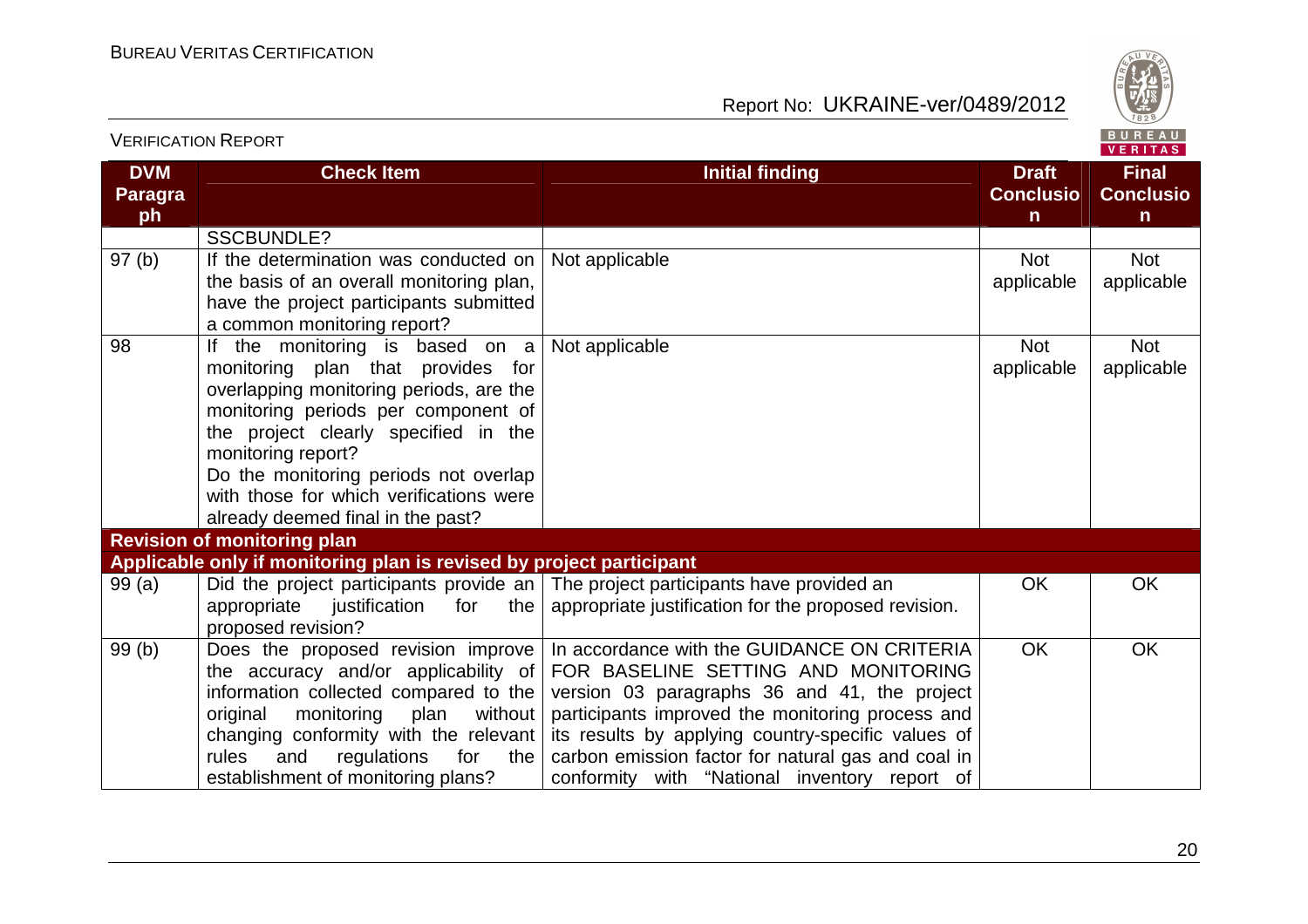

|                             | <b>VERIFICATION REPORT</b>                                                                                                                                                       |                                                                                                                                                                                                                                                                                                                                                       |                                                  | BUREAU<br><b>VERITAS</b>                         |
|-----------------------------|----------------------------------------------------------------------------------------------------------------------------------------------------------------------------------|-------------------------------------------------------------------------------------------------------------------------------------------------------------------------------------------------------------------------------------------------------------------------------------------------------------------------------------------------------|--------------------------------------------------|--------------------------------------------------|
| <b>DVM</b><br>Paragra<br>ph | <b>Check Item</b>                                                                                                                                                                | <b>Initial finding</b>                                                                                                                                                                                                                                                                                                                                | <b>Draft</b><br><b>Conclusio</b><br>$\mathsf{n}$ | <b>Final</b><br><b>Conclusio</b><br>$\mathsf{n}$ |
|                             |                                                                                                                                                                                  | Ukraine for 1990 - 2009" instead of the data from<br>table provided in IPCC 1996 Guidelines for<br><b>National Greenhouse Gas Inventories</b>                                                                                                                                                                                                         |                                                  |                                                  |
| <b>Data management</b>      |                                                                                                                                                                                  |                                                                                                                                                                                                                                                                                                                                                       |                                                  |                                                  |
| 101 $(a)$                   | Is the implementation of data collection<br>procedures in accordance with the<br>monitoring plan, including the quality<br>control<br>quality<br>and<br>assurance<br>procedures? | The implementation of data collection procedures<br>is in accordance with the monitoring plan,<br>including the quality control and quality assurance<br>procedures<br>CL <sub>06</sub><br>Please clarify full how will be conducted monitoring<br>in case when monitoring equipment is broken due<br>to some reasons                                 | CL <sub>06</sub>                                 | <b>OK</b>                                        |
| 101(b)                      | function of the<br>Is the<br>monitoring<br>calibration<br>equipment, including<br>its<br>status, in order?                                                                       | The function of the monitoring equipment,<br>including its calibration status is in order<br>CAR10<br>Please<br>provide full naming of monitoring<br>equipment in the MR                                                                                                                                                                              | CAR <sub>10</sub>                                | <b>OK</b>                                        |
| 101 $(c)$                   | Are the evidence and records used for<br>the monitoring<br>maintained<br>in a<br>traceable manner?                                                                               | The evidence and records used for the monitoring<br>are in a traceable manner.<br><b>CAR 11</b><br>There are some coil boilers that work in Luhansk,<br>thus section B should contain information not only<br>about gas registration but also about coal<br>consumption and its registration<br>CAR12<br>Please correct description of heated<br>area | CAR11<br>CAR <sub>12</sub>                       | OK                                               |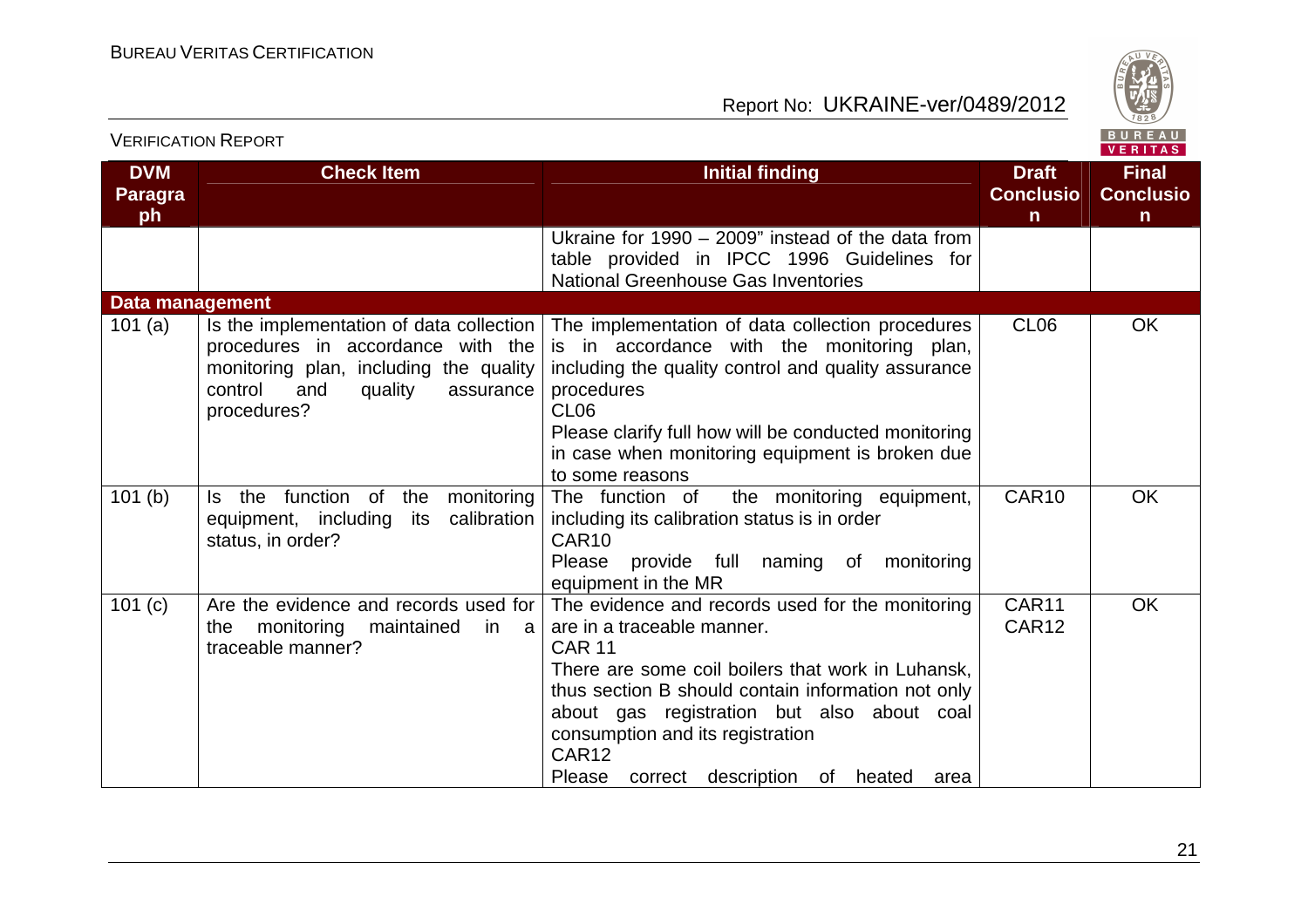

| <b>VERIFICATION REPORT</b>         |                                                                                                                                                          |                                                                                                             |                                       | BUREAU<br><b>VERITAS</b>                         |
|------------------------------------|----------------------------------------------------------------------------------------------------------------------------------------------------------|-------------------------------------------------------------------------------------------------------------|---------------------------------------|--------------------------------------------------|
| <b>DVM</b><br><b>Paragra</b><br>ph | <b>Check Item</b>                                                                                                                                        | <b>Initial finding</b>                                                                                      | <b>Draft</b><br><b>Conclusio</b><br>n | <b>Final</b><br><b>Conclusio</b><br>$\mathsf{n}$ |
|                                    |                                                                                                                                                          | (parameter) in table (Annex 1 Data). The value<br>5960.72 ths $m^2$ is for all boiler-houses not for every. |                                       |                                                  |
| $101$ (d)                          | Is the data collection and management<br>system for the project in accordance<br>with the monitoring plan?                                               | The data collection and management system for<br>the project is in accordance with the monitoring           | <b>OK</b>                             | <b>OK</b>                                        |
|                                    | Verification regarding programmes of activities (additional elements for assessment)                                                                     |                                                                                                             |                                       |                                                  |
| 102                                | Is any JPA that has not been added to<br>the JI PoA not verified?                                                                                        | Not applicable                                                                                              | <b>Not</b><br>applicable              | <b>Not</b><br>applicable                         |
| 103                                | Is the verification based on the<br>monitoring reports of all JPAs to be<br>verified?                                                                    | Not applicable                                                                                              | <b>Not</b><br>applicable              | <b>Not</b><br>applicable                         |
| 103                                | Does the verification ensure<br>the<br>accuracy and conservativeness of the<br>emission reductions or enhancements<br>of removals generated by each JPA? | Not applicable                                                                                              | <b>Not</b><br>applicable              | <b>Not</b><br>applicable                         |
| 104                                | Does the monitoring period not overlap<br>with previous monitoring periods?                                                                              | Not applicable                                                                                              | <b>Not</b><br>applicable              | <b>Not</b><br>applicable                         |
| 105                                | If the AIE learns of an erroneously<br>included JPA, has the AIE informed the<br>JISC of its findings in writing?                                        | Not applicable                                                                                              | <b>Not</b><br>applicable              | <b>Not</b><br>applicable                         |
|                                    | Applicable to sample-based approach only                                                                                                                 |                                                                                                             |                                       |                                                  |
| 106                                | Does the sampling plan prepared by<br>the AIE:<br>Describe its sample selection,<br>(a)<br>taking into account that:                                     | Not applicable                                                                                              | <b>Not</b><br>applicable              | <b>Not</b><br>applicable                         |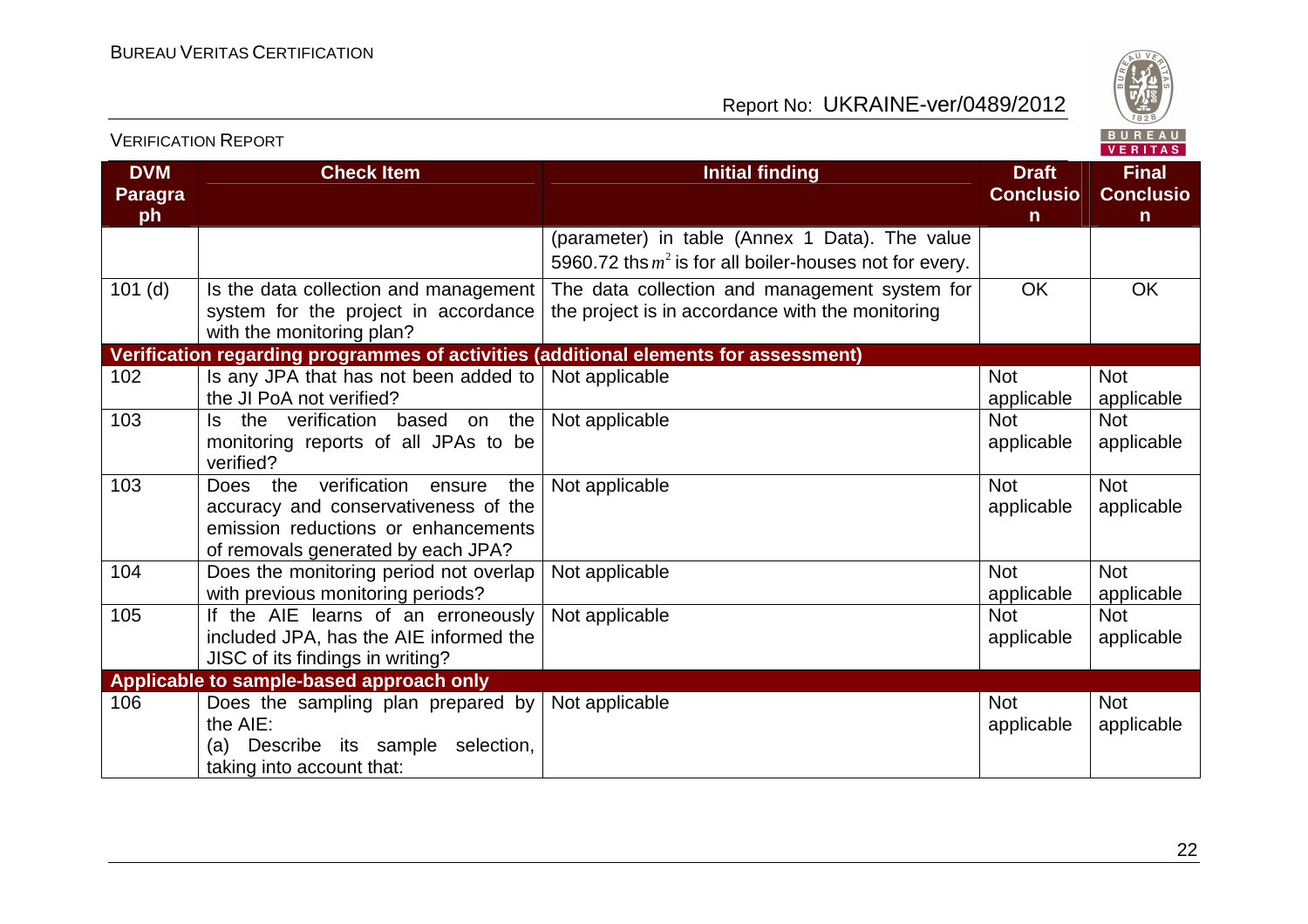

| <b>VERIFICATION REPORT</b>         |                                                                                                                                                                                                                                                                                                                                                                                                                                                                                                                                                                                                                                                                                                                                                                                                                          |                        |                                                  | BUREAU<br><b>VERITAS</b>                         |
|------------------------------------|--------------------------------------------------------------------------------------------------------------------------------------------------------------------------------------------------------------------------------------------------------------------------------------------------------------------------------------------------------------------------------------------------------------------------------------------------------------------------------------------------------------------------------------------------------------------------------------------------------------------------------------------------------------------------------------------------------------------------------------------------------------------------------------------------------------------------|------------------------|--------------------------------------------------|--------------------------------------------------|
| <b>DVM</b><br><b>Paragra</b><br>ph | <b>Check Item</b>                                                                                                                                                                                                                                                                                                                                                                                                                                                                                                                                                                                                                                                                                                                                                                                                        | <b>Initial finding</b> | <b>Draft</b><br><b>Conclusio</b><br>$\mathsf{n}$ | <b>Final</b><br><b>Conclusio</b><br>$\mathsf{n}$ |
|                                    | (i) For each verification that uses a<br>sample-based approach, the sample<br>selection<br>shall<br>be<br>sufficiently<br>representative of the JPAs in the JI<br>PoA such extrapolation to all JPAs<br>identified for that verification is<br>reasonable, taking<br>into<br>account<br>differences among the characteristics<br>of JPAs, such as:<br>- The types of JPAs;<br>- The complexity of the applicable<br>technologies and/or measures used;<br>- The geographical location of each<br>JPA:<br>- The amounts of expected emission<br>reductions of the JPAs being<br>verified;<br>- The number of JPAs for which<br>emission<br>reductions<br>being<br>are<br>verified:<br>- The length of monitoring periods of<br>the JPAs being verified; and<br>- The samples selected for prior<br>verifications, if any? |                        |                                                  |                                                  |
| 107                                | plan ready for<br>the<br>sampling<br>ls.<br>publication through the<br>secretariat                                                                                                                                                                                                                                                                                                                                                                                                                                                                                                                                                                                                                                                                                                                                       | Not applicable         | <b>Not</b><br>applicable                         | <b>Not</b><br>applicable                         |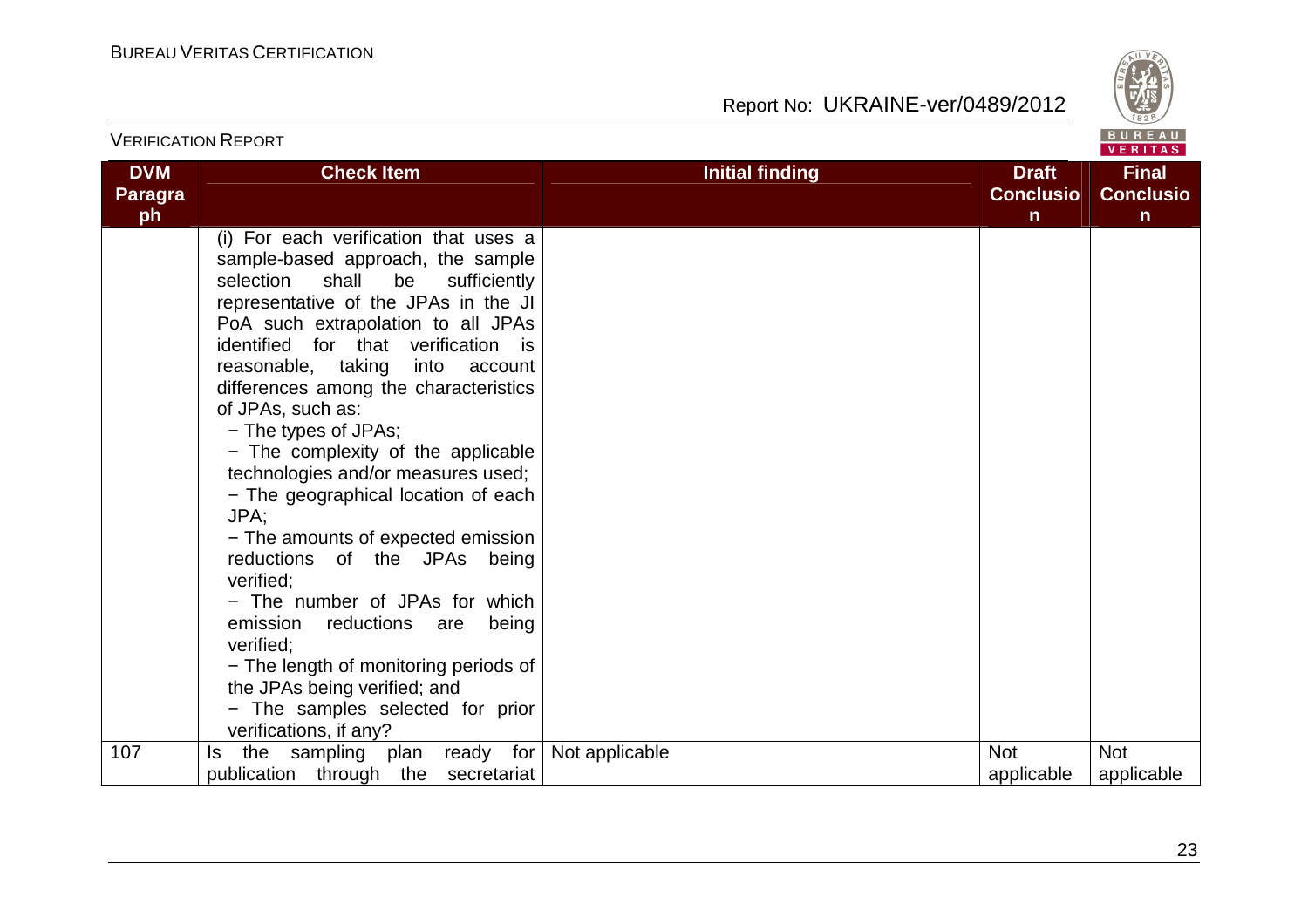

|                                    |                                                                                                                                                                                                                                                                                                                                                                                          |                                                                            | VERIIAS                                          |
|------------------------------------|------------------------------------------------------------------------------------------------------------------------------------------------------------------------------------------------------------------------------------------------------------------------------------------------------------------------------------------------------------------------------------------|----------------------------------------------------------------------------|--------------------------------------------------|
| <b>DVM</b><br><b>Paragra</b><br>ph | <b>Check Item</b>                                                                                                                                                                                                                                                                                                                                                                        | <b>Draft</b><br><b>Initial finding</b><br><b>Conclusio</b><br>$\mathsf{n}$ | <b>Final</b><br><b>Conclusio</b><br>$\mathsf{n}$ |
|                                    | along with the verification report and<br>supporting documentation?                                                                                                                                                                                                                                                                                                                      |                                                                            |                                                  |
| 108                                | Has the AIE made site inspections of at<br>least the square root of the number of<br>total JPAs, rounded to the upper whole<br>number? If the AIE makes no site<br>inspections or fewer site inspections<br>than the square root of the number of<br>total JPAs, rounded to the upper whole<br>number, then does the AIE provide a<br>reasonable<br>explanation<br>and<br>justification? | Not applicable<br><b>Not</b><br>applicable                                 | <b>Not</b><br>applicable                         |
| 109                                | Is the sampling plan available for<br>submission to the secretariat for the<br>JISC ex ante assessment? (Optional)                                                                                                                                                                                                                                                                       | <b>Not</b><br>Not applicable<br>applicable                                 | <b>Not</b><br>applicable                         |
| 110                                | If the AIE learns of a fraudulently<br>included JPA, a fraudulently monitored<br>JPA or an inflated number of emission<br>reductions claimed in a JI PoA, has the<br>AIE informed the JISC of the fraud in<br>writing?                                                                                                                                                                   | <b>Not</b><br>Not applicable<br>applicable                                 | Not<br>applicable                                |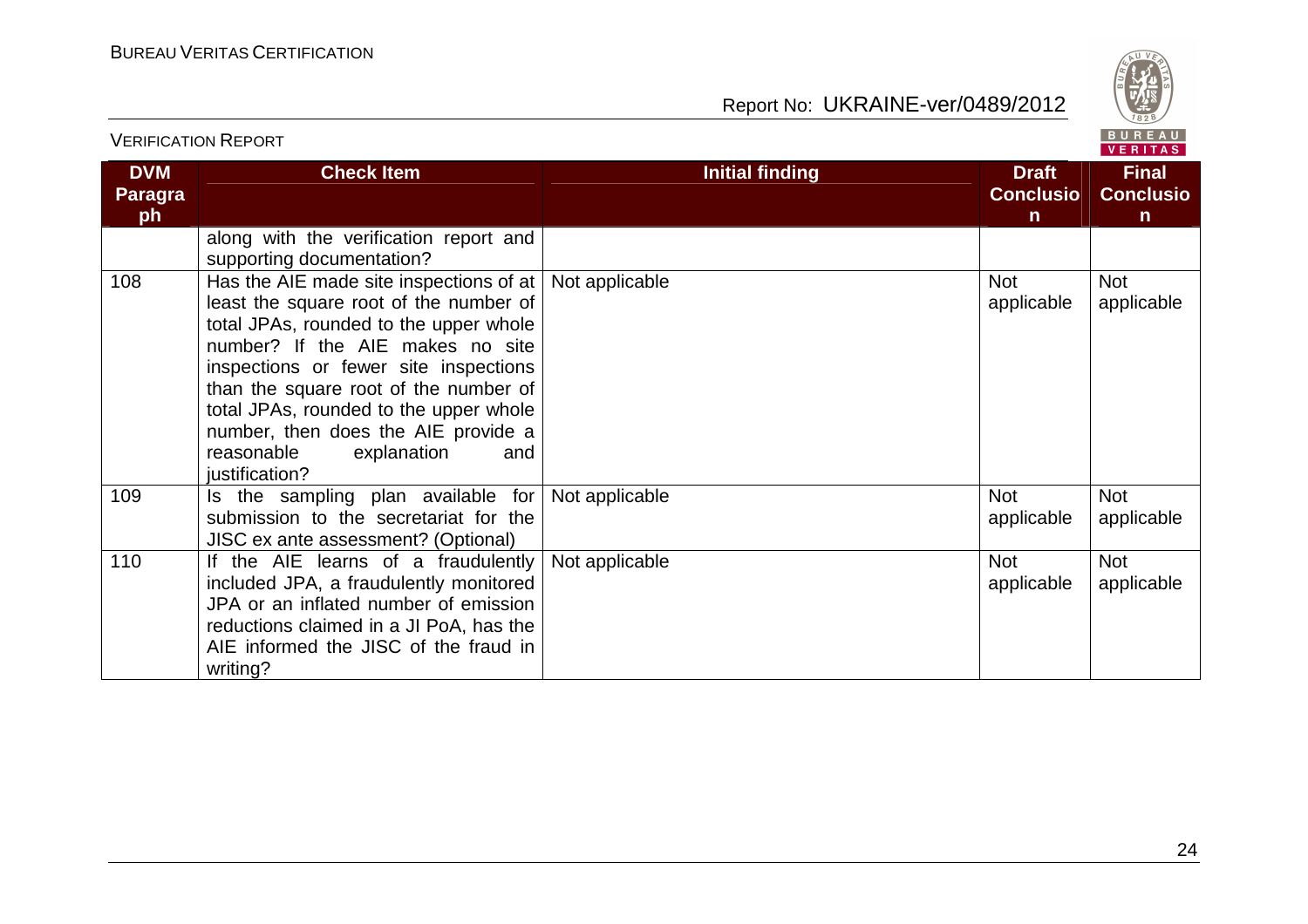

VERIFICATION REPORT

| Draft report clarification and corrective<br>action requests by verification team                                   | Ref. to<br><b>checklis</b><br>questio<br>n in<br>table 1 | <b>Summary</b><br>of<br>response                                                                                                                                                                                                                                                                                                                                                                                                                                       | project participant   Verification team conclusion |
|---------------------------------------------------------------------------------------------------------------------|----------------------------------------------------------|------------------------------------------------------------------------------------------------------------------------------------------------------------------------------------------------------------------------------------------------------------------------------------------------------------------------------------------------------------------------------------------------------------------------------------------------------------------------|----------------------------------------------------|
| CL <sub>01</sub><br>Please clarify the difference of equipment<br>implementation schedule in PDD and that in<br>MR. | 92                                                       | Implementation of boiler houses<br>rehabilitation and network<br>rehabilitation are realized mainly<br>according to project plan with some<br>deviations from time-table. In several<br>cases replacement of different (from<br>planed before) diameters of network<br>pipes takes place. Installation of<br>frequency controllers is not finished<br>yet. Implementation of CHP units and<br>HPS unit is delayed due to lack of<br>financing (see Section A.6 of MR). | The issue is closed                                |
| CAR <sub>01</sub><br>Please make segmentation for pipes (Table<br>3) that were installed in 2011                    | 92                                                       | Segmentation is made in MR version<br>02.                                                                                                                                                                                                                                                                                                                                                                                                                              | The issue is closed                                |

**Table 2 Resolution of Corrective Action and Clarification Requests**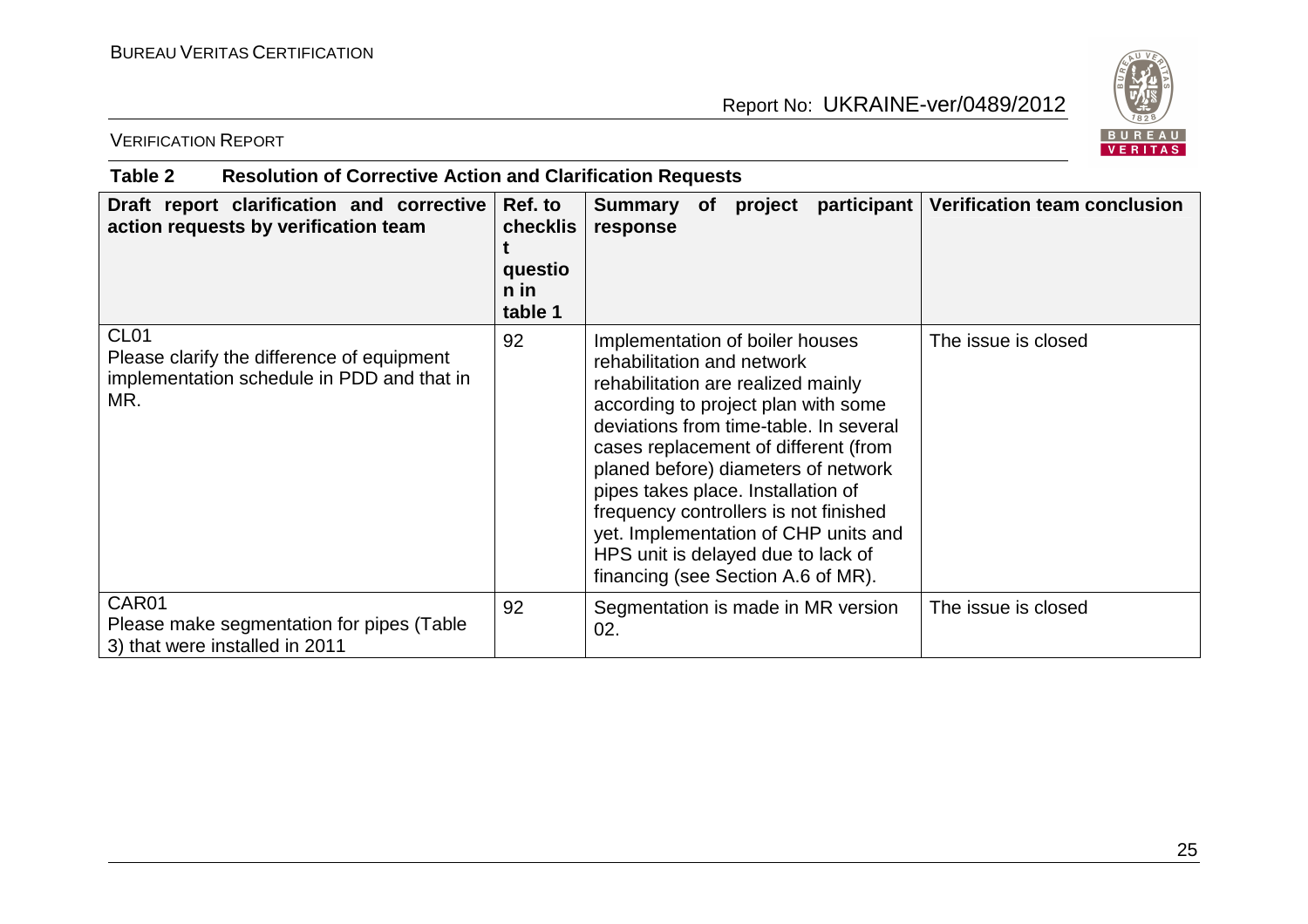

| BUREAU<br><b>VERIFICATION REPORT</b><br><b>VERITAS</b>                                                                                                                                                                                                                       |       |                                                                                                                                                                                                                                                                                                                                                                                           |                                                                                             |  |  |  |
|------------------------------------------------------------------------------------------------------------------------------------------------------------------------------------------------------------------------------------------------------------------------------|-------|-------------------------------------------------------------------------------------------------------------------------------------------------------------------------------------------------------------------------------------------------------------------------------------------------------------------------------------------------------------------------------------------|---------------------------------------------------------------------------------------------|--|--|--|
| CAR <sub>02</sub><br>Please add information if some monitoring<br>equipment has been broken and repaired<br>during the monitoring period.                                                                                                                                    | 93    | No monitoring equipment has been<br>broken and repaired during the<br>monitoring period. All the monitoring<br>equipment has been in work during<br>the monitoring period.                                                                                                                                                                                                                | Necessary information is<br>added. The issue is closed                                      |  |  |  |
|                                                                                                                                                                                                                                                                              |       | This information is added in MR<br>version 02 (Section A.6).                                                                                                                                                                                                                                                                                                                              |                                                                                             |  |  |  |
| CAR <sub>03</sub><br>Reference #4 does not work, please make<br>appropriate amendments to it.                                                                                                                                                                                | 94    | Appropriate amendments are made in<br>MR version 02.                                                                                                                                                                                                                                                                                                                                      | The reference is corrected. The<br>issue is closed                                          |  |  |  |
| <b>CL 02</b><br>It is stated in PDD that recalculating factor for<br>average load during heating period is<br>determined for each boiler-house on historical<br>base. Please make your point clear about<br>"historical base" and calculation methodology<br>for this value. | 95(a) | This parameter is calculated taking<br>into account actual outside, normative<br>inside and minimal outside<br>temperatures (see calculation method<br>provided within description of<br>parameter 17). The minimal outside<br>temperature for Luhansk city as well<br>as for all regions in Ukraine have been<br>determined on historical base and are<br>set in KTM 204 Ukraine 244-94. | The justification is clearly<br>described in KTM 204 Ukraine<br>244-94. The issue is closed |  |  |  |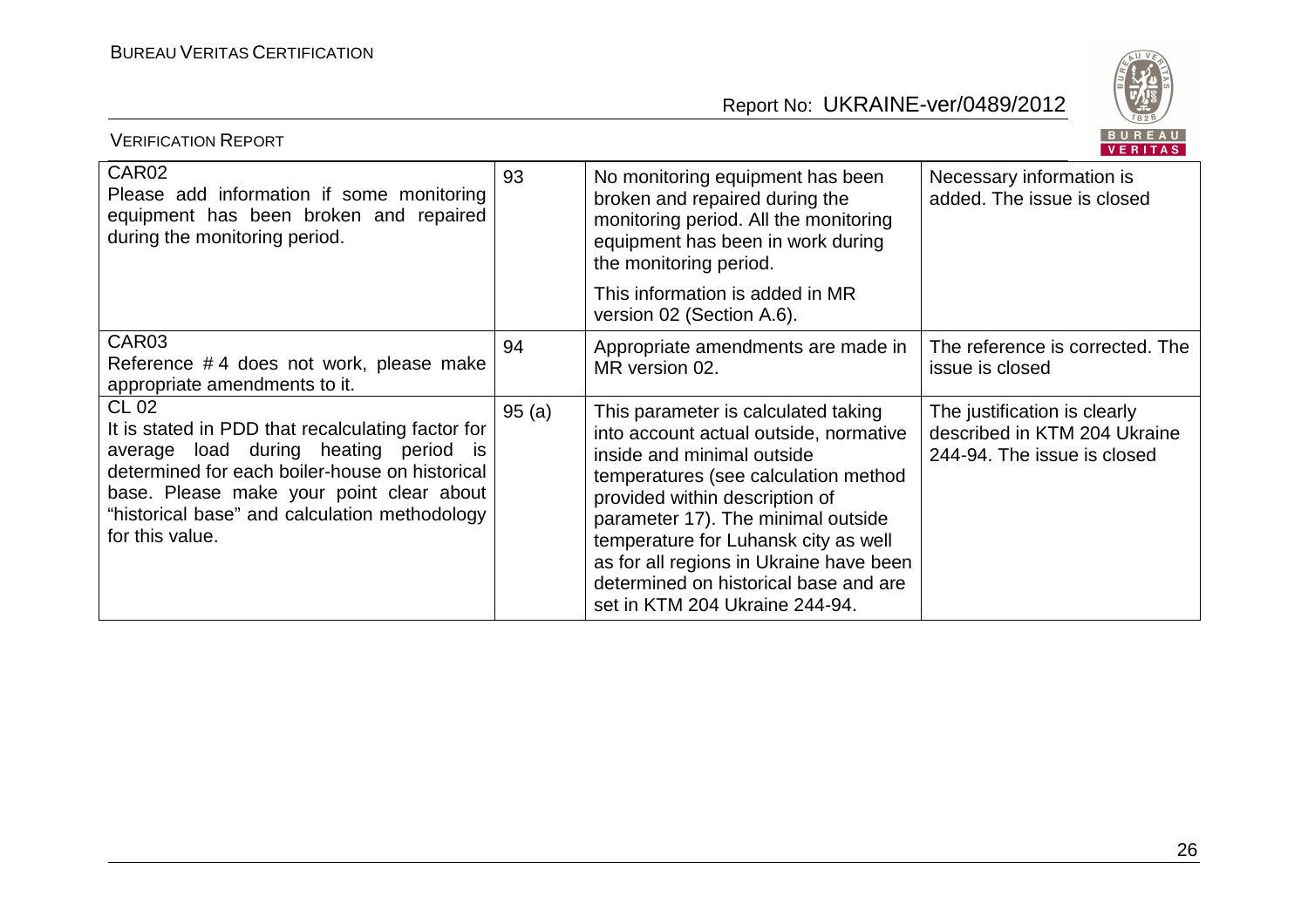

| BUREAU<br><b>VERIFICATION REPORT</b><br><b>VERITAS</b>                                                                                                                                              |       |                                                                                                                                                                                                                                                                                                                                   |                     |  |
|-----------------------------------------------------------------------------------------------------------------------------------------------------------------------------------------------------|-------|-----------------------------------------------------------------------------------------------------------------------------------------------------------------------------------------------------------------------------------------------------------------------------------------------------------------------------------|---------------------|--|
| CL <sub>03</sub><br>Formula #26 contains the overall efficiency<br>of the hot water supply system. Please<br>provide it value and reference (methodology)<br>that clearly justifies this magnitude. | 95(a) | The value of overall efficiency of the $ $<br>hot water supply system is not used<br>GHG emissions calculations.<br>for<br>Formula # 26, as well as formulae 27-<br>29, is used for demonstration of<br>necessity and way of determination of<br>the averaged adjustment factor for hot<br>water supply service (see formula 30). | The issue is closed |  |
| CL <sub>04</sub><br>Please explain the value $(32,96 \text{ MJ/m}^3)$ of<br>average calorific value of a fuel at<br>Kotsubynskogo, 14 that is different from all<br>rest in base line year          | 95(a) | The value 32,96 MJ/m <sup>3</sup> of averaged The explanation is provided.<br>net calorific value of the natural gas<br>corresponds to 2009 year<br>(see<br>comment in Annex 2), since the base<br>year for boiler-house Kotsubynskogo,<br>14 is 2009.                                                                            | The issue is closed |  |
| CAR04<br>Please correct description of CEF for<br>electricity consumption in Excel file (Annex<br>_3). The value is not for "reducing" electricity<br>consumption in Ukraine                        | 95(a) | The description of CEF in Annex 3<br>corresponds to description of<br>parameter 16.3 in MR (see list of<br>parameters in table B.2.1 and Annex<br>1) and in PDD (sections B.1, D.1.1).<br>This description of CEF was used in<br>all previous MRs.                                                                                | The issue is closed |  |
|                                                                                                                                                                                                     |       | The new name of this parameter<br>appeared in the Orders of NEIAU in<br>2011. This is reflected in MR version<br>02.                                                                                                                                                                                                              |                     |  |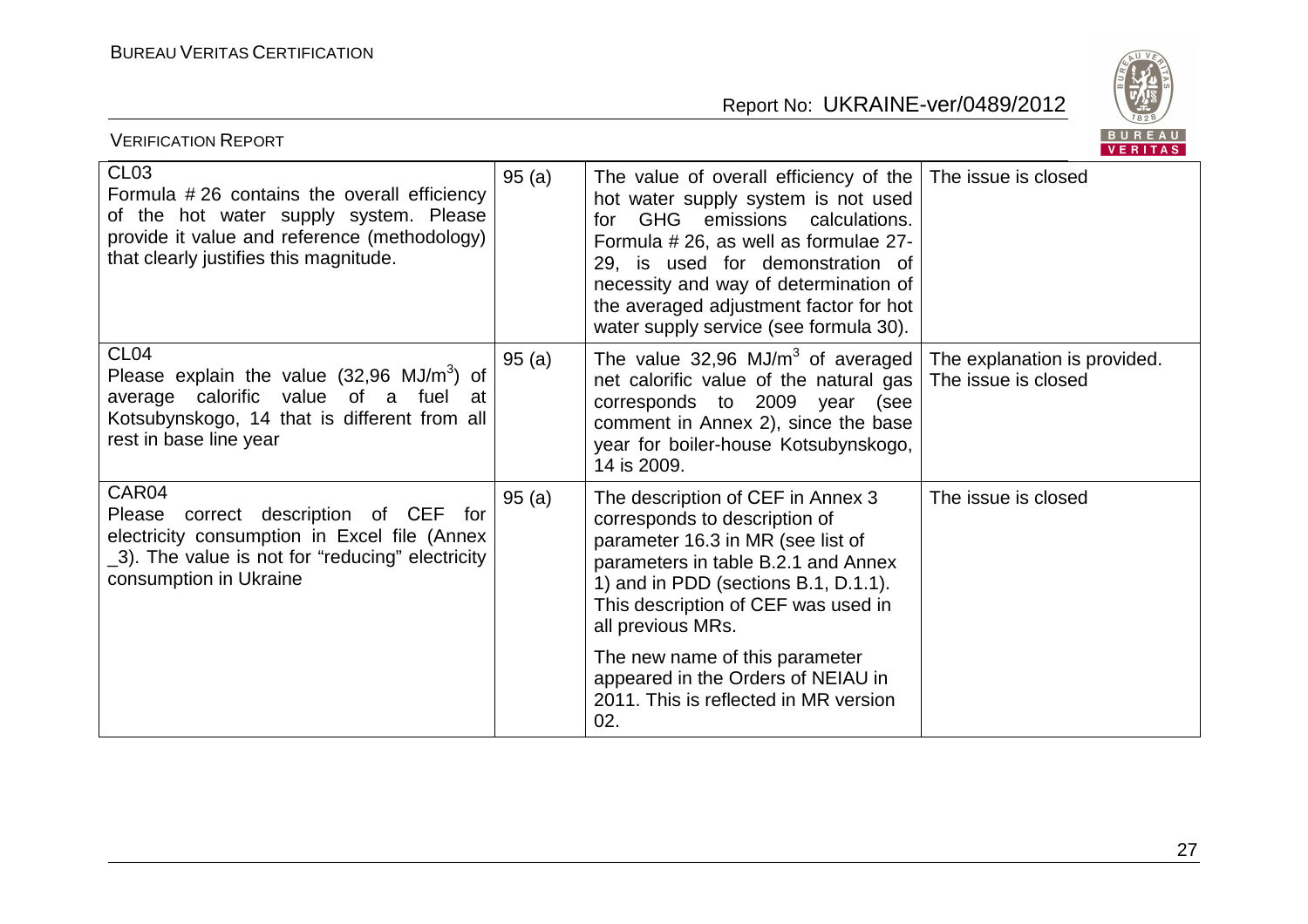

| BUREAU<br><b>VERIFICATION REPORT</b><br><b>VERITAS</b>                                                                                                                                                                                                                                                                                      |       |                                                                                                                                                                                                                                                                                                                                                                                          |                     |  |
|---------------------------------------------------------------------------------------------------------------------------------------------------------------------------------------------------------------------------------------------------------------------------------------------------------------------------------------------|-------|------------------------------------------------------------------------------------------------------------------------------------------------------------------------------------------------------------------------------------------------------------------------------------------------------------------------------------------------------------------------------------------|---------------------|--|
| CAR05<br>It is stated in Excel spread sheet that the<br>amount of consumed gas is 139250,05 ths<br>m <sup>3</sup> . Thus, emission due to fuel consumption<br>for heating and hot water supply service by a<br>boiler-house in the reported year is :<br>$139250,05.0,0554.33,19 = 256042,7 \text{ tCO2},$<br>but MR contains another value | 95(d) | Calculation of sums is corrected in MR<br>version 02.<br>The amount of gas consumed is<br>139250,05 ths $m3$ , the amount of coal<br>consumed is 318,69 t, thus emission<br>due to fuel consumption for heating<br>and hot water supply service by boiler-<br>houses in the reported year is:<br>$139250,05.0554.33,19 + 318,69$<br>$\cdot 0.0928 \cdot 17.79 = 256568.82 \text{ tCO2}.$ | The issue is closed |  |
| <b>CAR 06</b><br>The measurement units in formula 17 are<br>inconsistent.<br>Please<br>make<br>appropriate<br>amendments                                                                                                                                                                                                                    | 95(d) | Appropriate amendments are made in<br>MR version 02.                                                                                                                                                                                                                                                                                                                                     | The issue is closed |  |
| CAR07<br>Please justify the negative values of emission<br>reduction in Excel calculation spreadsheet to<br><b>MR</b>                                                                                                                                                                                                                       | 95(d) | The negative values of amounts of<br>ERUs show that actual efficiency of<br>some boiler-houses in reported year,<br>with taking into account the actual<br>external conditions (weather<br>conditions, connected load, etc.) was<br>lower then in base year even despite<br>of implementation of energy saving<br>measures.<br>Also, some boiler-houses may deliver                      | The issue is closed |  |
|                                                                                                                                                                                                                                                                                                                                             |       | excess (more than normative) heat.                                                                                                                                                                                                                                                                                                                                                       |                     |  |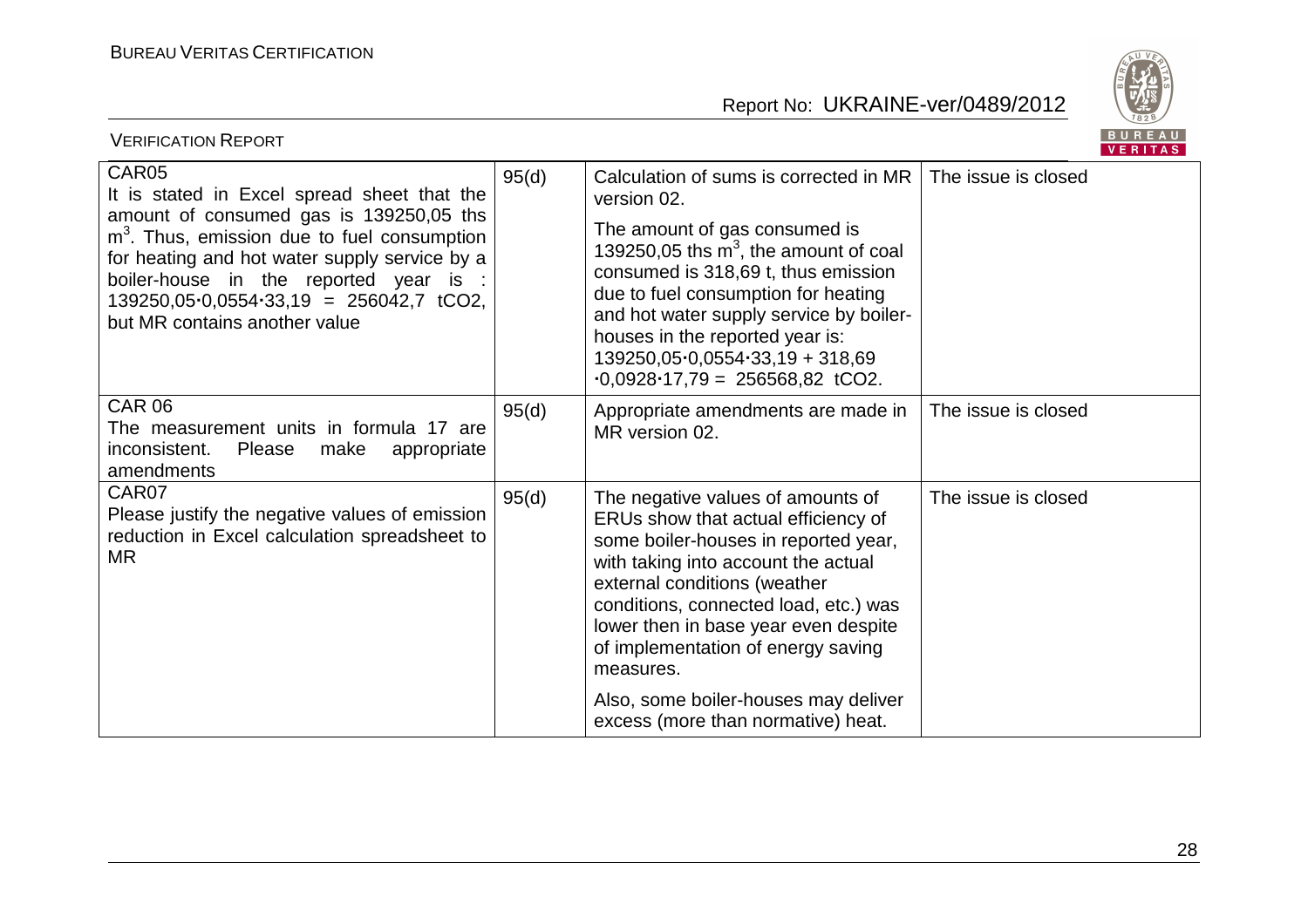

|                                                                                                                                                                                                                                                                                                                                                                                                                                                                             |       |                                                                                                                                                                                                                                                                                                                                                                                                                                                   | VENII MOJ                                     |
|-----------------------------------------------------------------------------------------------------------------------------------------------------------------------------------------------------------------------------------------------------------------------------------------------------------------------------------------------------------------------------------------------------------------------------------------------------------------------------|-------|---------------------------------------------------------------------------------------------------------------------------------------------------------------------------------------------------------------------------------------------------------------------------------------------------------------------------------------------------------------------------------------------------------------------------------------------------|-----------------------------------------------|
| CAR08<br>provide data from natural gas<br>Please<br>suppliers or independent chemical analyses<br>for average annual gas calorific value of<br>natural gas                                                                                                                                                                                                                                                                                                                  | 95(d) | Data is provided.                                                                                                                                                                                                                                                                                                                                                                                                                                 | The data was provided. The<br>issue is closed |
| CAR09<br>Please provide analogous information for<br>average annual calorific value of coal                                                                                                                                                                                                                                                                                                                                                                                 | 95(d) | Data is provided.                                                                                                                                                                                                                                                                                                                                                                                                                                 | The issue is closed                           |
| CL <sub>05</sub><br>It is undisputed that the first and the third<br>reasons explain the deviation of emission<br>reduction in 2011. However it is not clear<br>what semantic content has second reason.<br>Please clarify what principally different<br>approaches and algorithms of GHG emission<br>reduction calculation were used in PDD and<br>MR. Explain your position taking into account<br>the presence of the same methodology<br>through the monitoring period. | 95(d) | The determined JI project specific<br>approach described in PDD envisages<br>two principally different algorithms for<br>calculation of GHG emission<br>reductions.<br>For emission reductions calculation in<br>PDD the prognostic estimation<br>approach has been used (see Section<br>D.1.4 of PDD), and for emission<br>reductions calculation in MR the<br>approach described in Section D.1.1<br>of PDD and Section A.5.2 of MR is<br>used. | The issue is closed                           |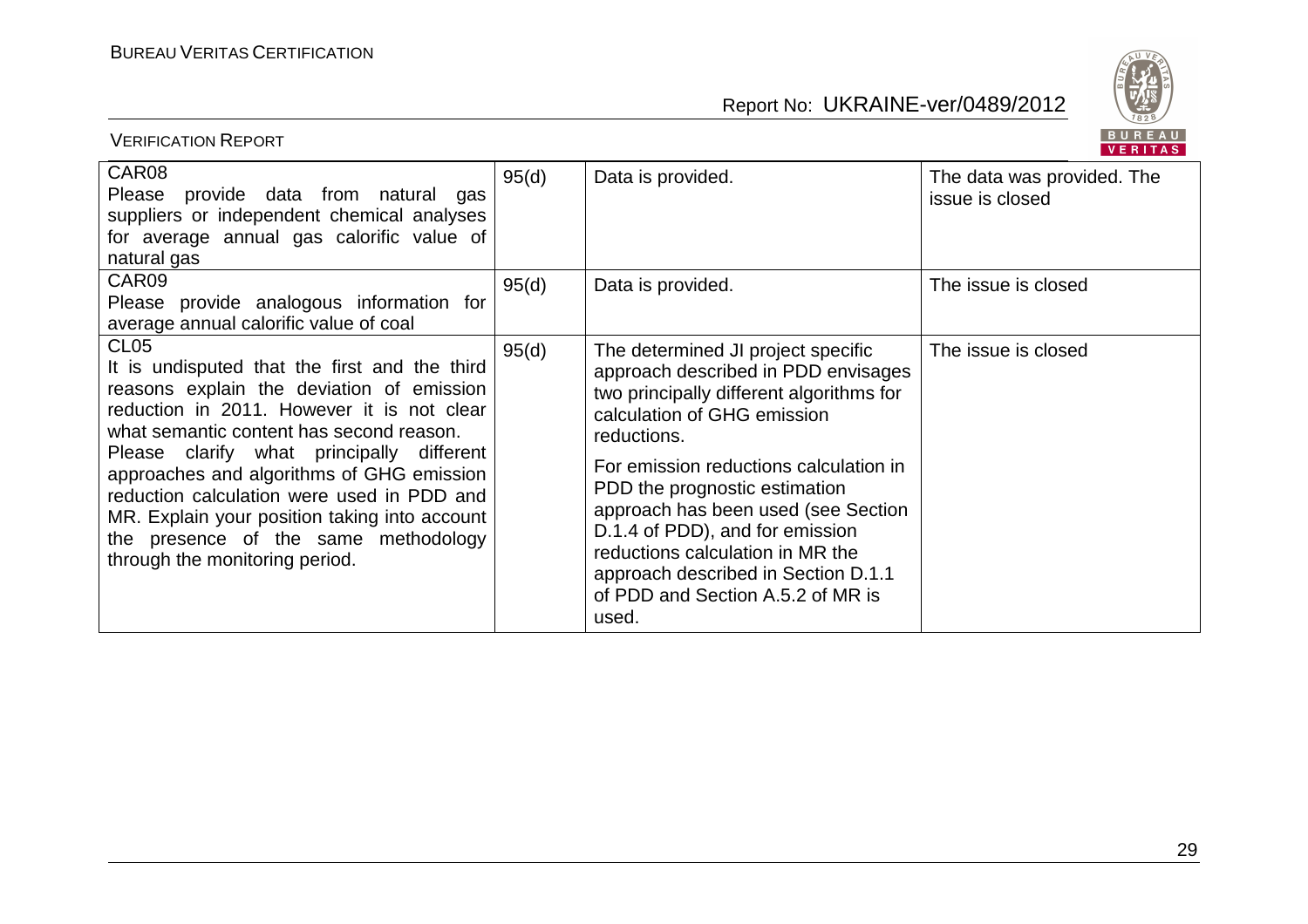

| <b>VERIFICATION REPORT</b>                                                                                                                                     |        |                                                                                                                                                                                                                                                                                                                                                                                                                                                                                                                                                                                                                                                                                                                                  | BUREAU<br>VERITAS                                    |
|----------------------------------------------------------------------------------------------------------------------------------------------------------------|--------|----------------------------------------------------------------------------------------------------------------------------------------------------------------------------------------------------------------------------------------------------------------------------------------------------------------------------------------------------------------------------------------------------------------------------------------------------------------------------------------------------------------------------------------------------------------------------------------------------------------------------------------------------------------------------------------------------------------------------------|------------------------------------------------------|
| CL <sub>06</sub><br>clarify<br>how will be<br>conducted<br>Please<br>monitoring<br>in<br>when<br>monitoring<br>case<br>equipment is broken due to some reasons | 101(a) | When monitoring equipment doesn't<br>work due to breakage or other,<br>electricity consumption is calculated<br>according to "Rules of using of electric<br>power" (confirmed by the Order of<br>National commission for electricity<br>regulatory of Ukraine No. 28 dated<br>31.07.1996<br>[http://zakon2.rada.gov.ua/laws/show/<br>z0417-96]) taking into account<br>electricity consumption of previous or<br>forward month and unaccounting<br>period; gas consumption is calculated<br>according to Contract with gas<br>supplying company Luhanskmiskgas<br>taking into account nominal capacity<br>and operational unaccounting period<br>of installed equipment. These<br>methods are used for commercial<br>accounting. | The explanation was provided.<br>The issue is closed |
| CAR10<br>Please provide full naming of monitoring<br>equipment in the MR                                                                                       | 101(b) | Appropriate amendments are made in<br>MR version 02 (see Tables 4 and 5).                                                                                                                                                                                                                                                                                                                                                                                                                                                                                                                                                                                                                                                        | The issue is closed                                  |